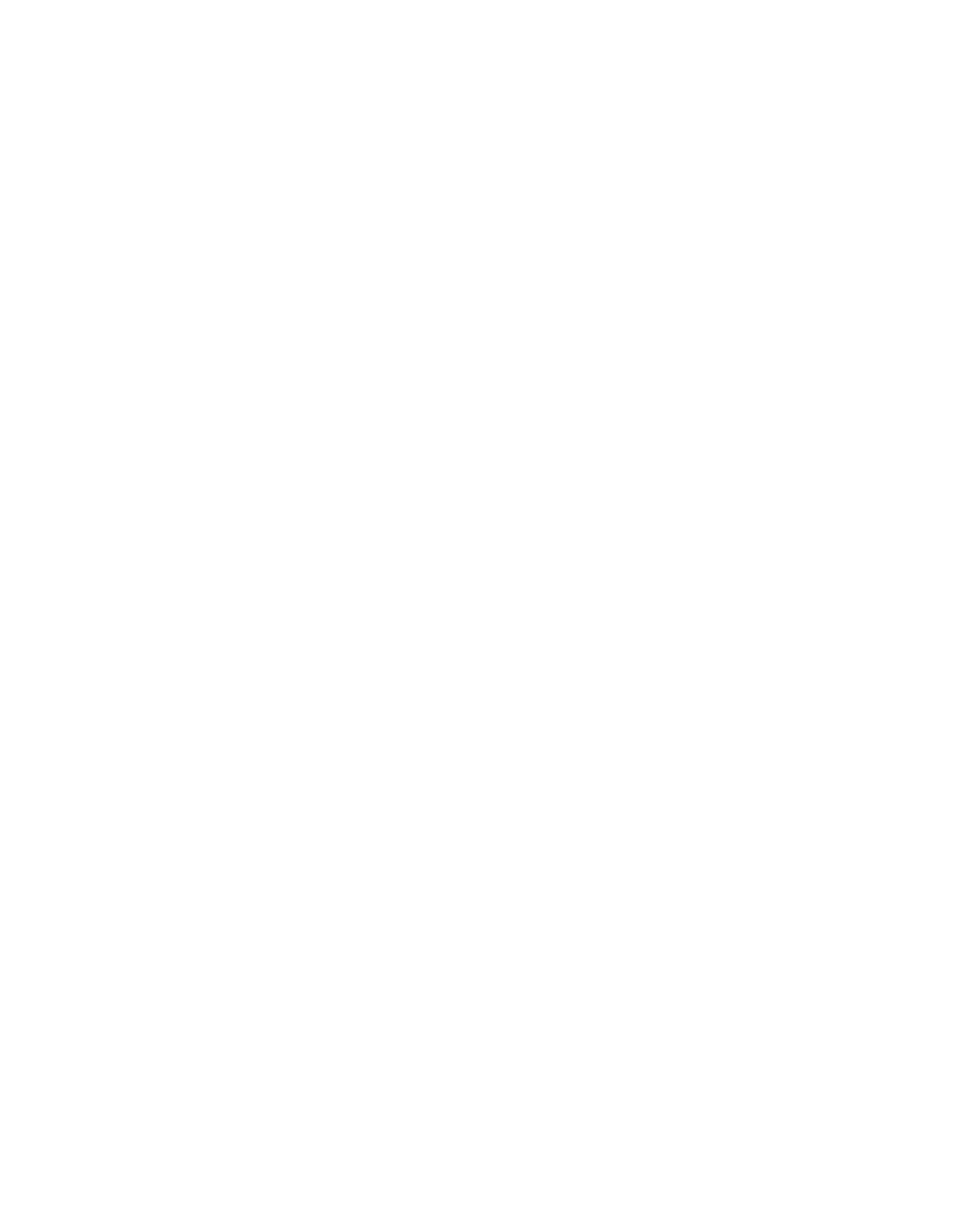# **CHAOS AND UNCERTAINTY: THE FY 2014 DEFENSE BUDGET AND BEYOND**

BY TODD HARRISON

OCTOBER 2013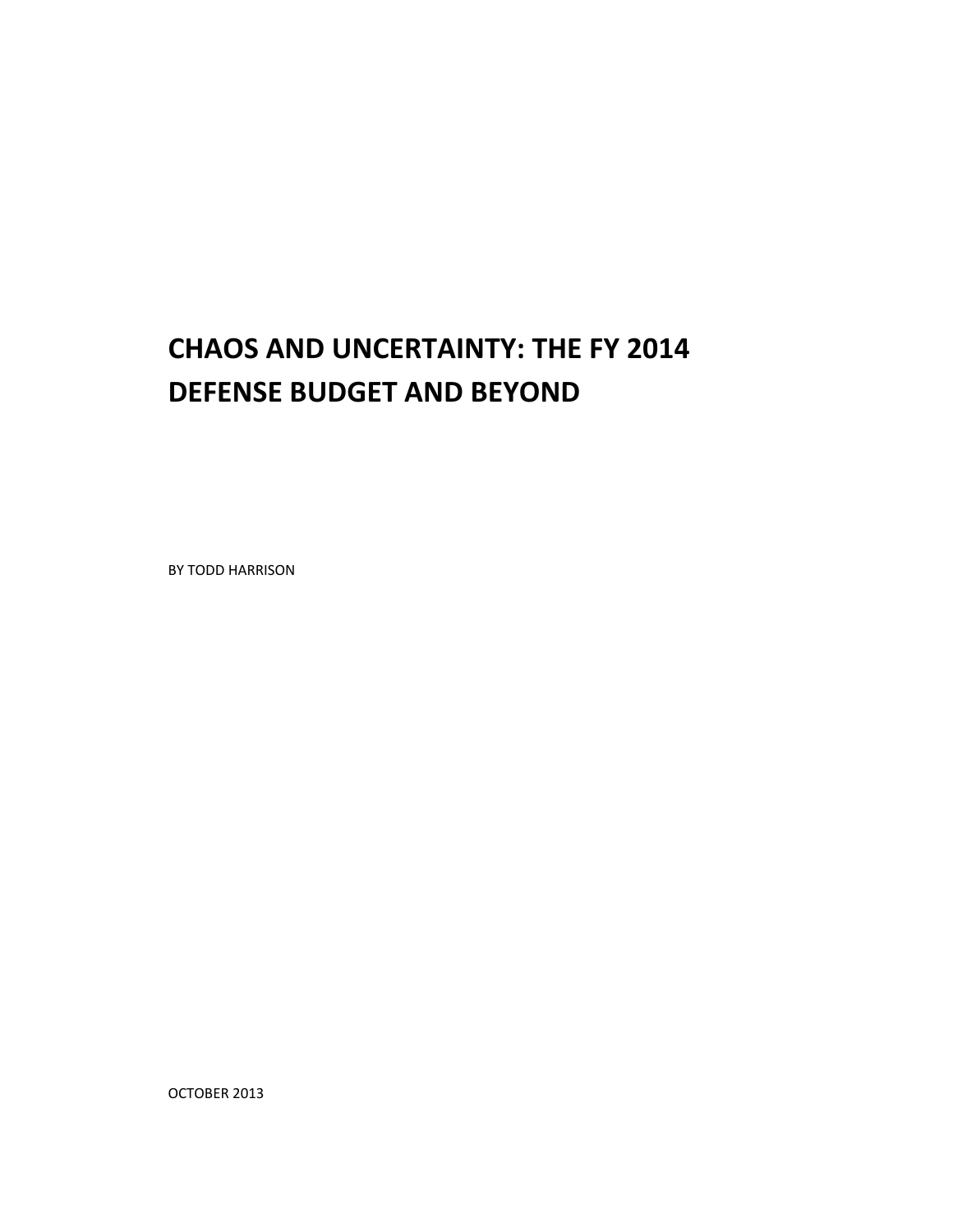## **About the Center for Strategic and Budgetary Assessments**

The Center for Strategic and Budgetary Assessments (CSBA) is an independent, nonpartisan policy research institute established to promote innovative thinking and debate about national security strategy and investment options. CSBA's goal is to enable policymakers to make informed decisions on matters of strategy, security policy, and resource allocation. CSBA provides timely, impartial, and insightful analyses to senior decision makers in the executive and legislative branches, as well as to the media and the broader national security community. CSBA encourages thoughtful participation in the development of national security strategy and policy, and in the allocation of scarce human and capital resources. CSBA's analysis and outreach focus on key questions related to existing and emerging threats to U.S. national security. Meeting these challenges will require transforming the national security establishment, and we are devoted to helping achieve this end.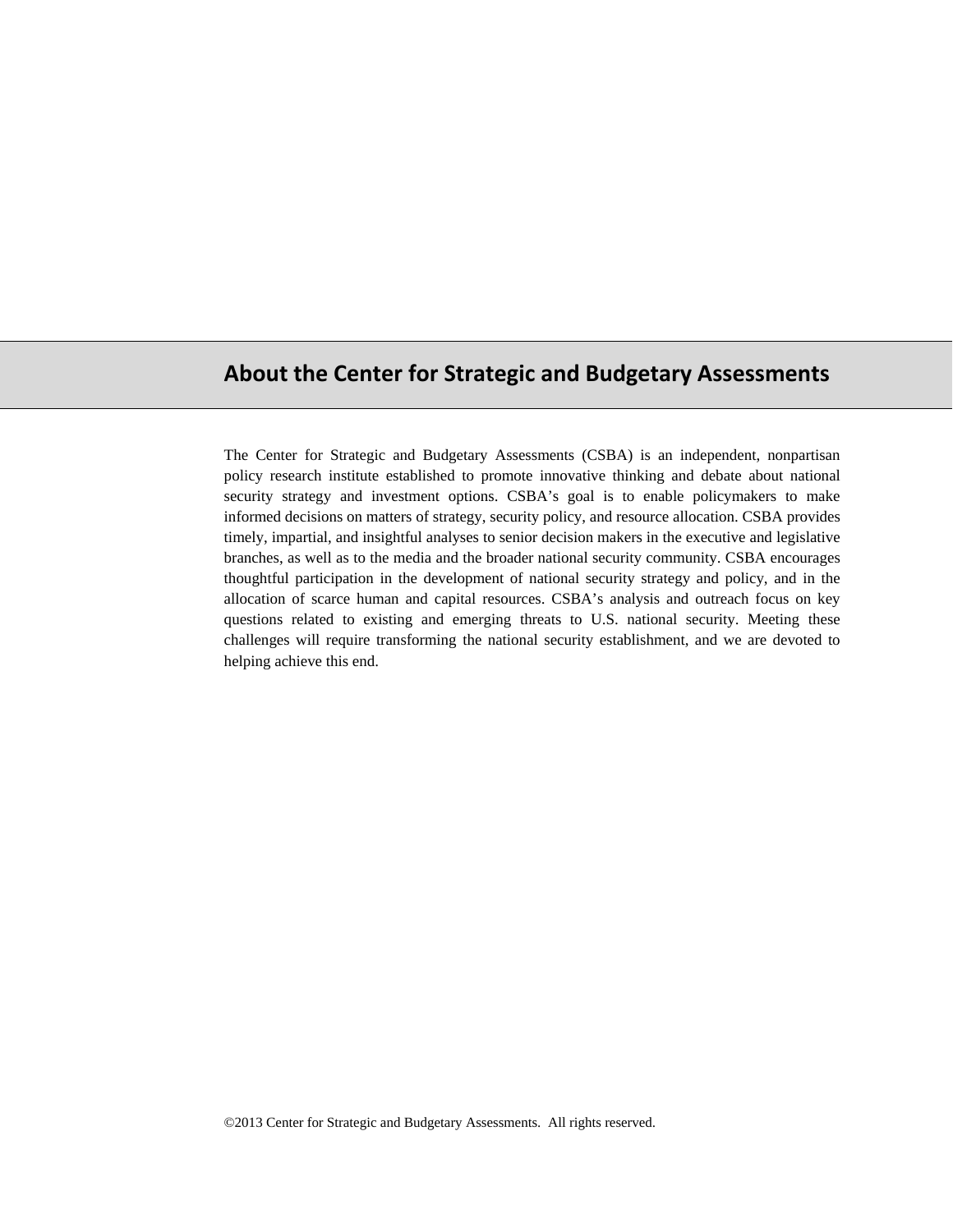#### **ABOUT THE AUTHOR**

**Todd Harrison** is the Senior Fellow for Defense Budget Studies at the Center for Strategic and Budgetary Assessments. Mr. Harrison joined CSBA in 2009 from Booz Allen Hamilton, where he supported clients across the Department of Defense, assessing challenges to modernization initiatives and evaluating the performance of acquisition programs. He previously worked in the aerospace industry developing advanced space systems and technologies and served as a captain in the U.S. Air Force Reserves. Since joining CSBA, Mr. Harrison has authored a number of publications on trends in the overall defense budget, modernization initiatives, the defense industrial base, military personnel costs, and the cost of the wars in Iraq and Afghanistan. He frequently contributes to print and broadcast media and is a term member of the Council on Foreign Relations. He is a graduate of the Massachusetts Institute of Technology with both a B.S. and an M.S. in Aeronautics and Astronautics. Mr. Harrison combines his budgetary, programmatic, and engineering experience with a strong background in systems analysis to lead the Budget Studies program for CSBA.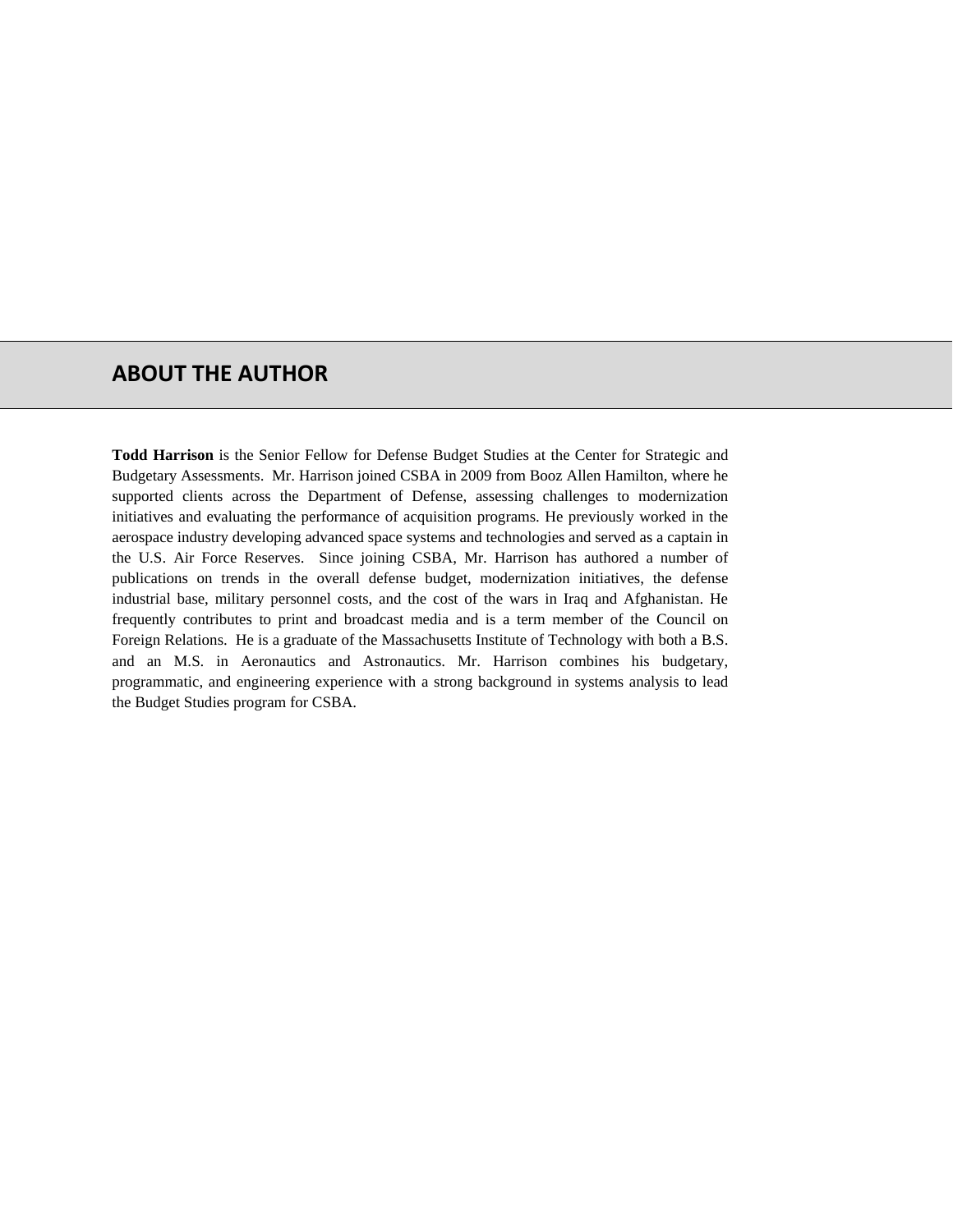# **CONTENTS**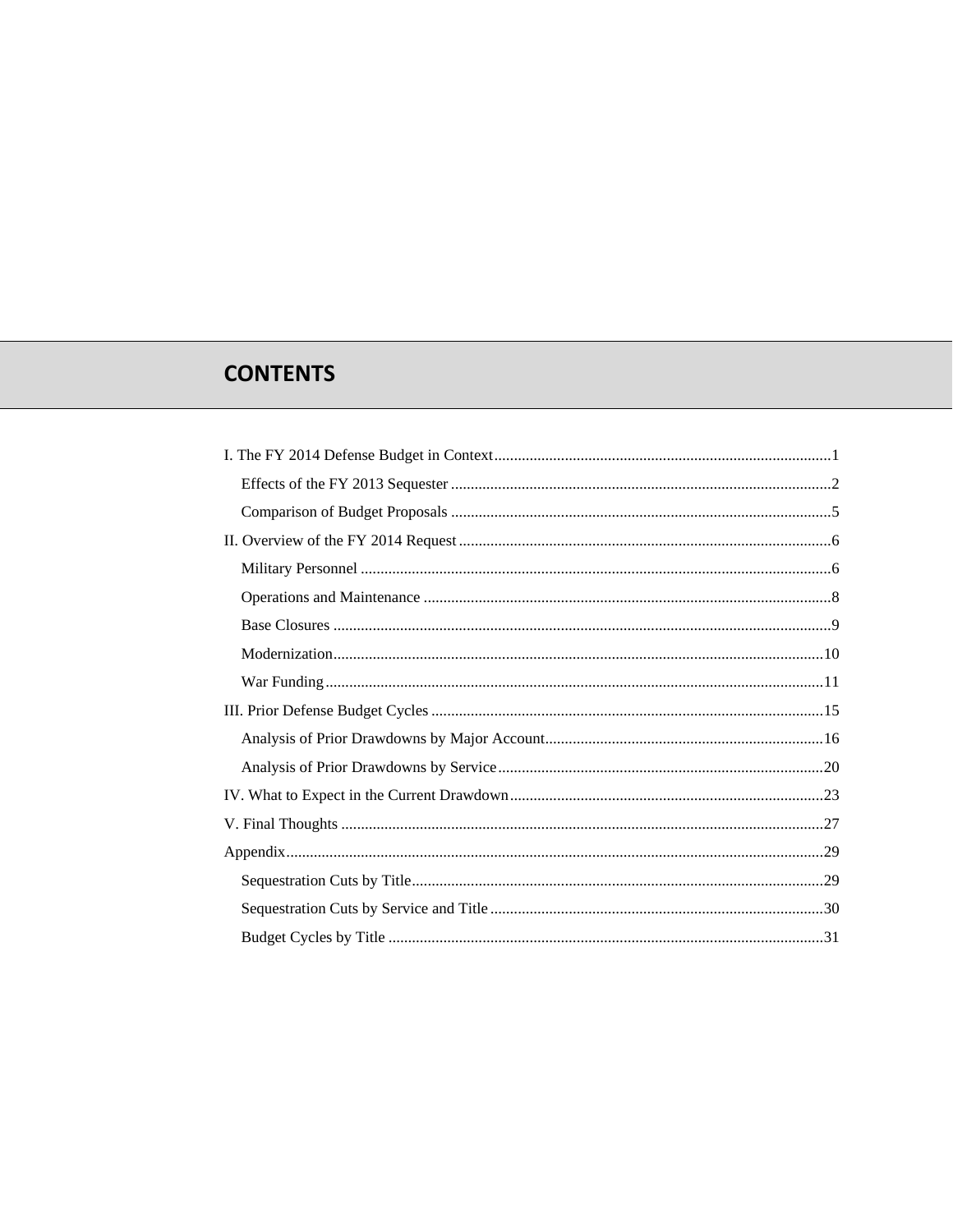## **I. THE FY 2014 DEFENSE BUDGET IN CONTEXT**

The Obama Administration requested \$526.6 billion in discretionary funding and \$6.5 billion in mandatory funding in the base Department of Defense (DoD) budget for FY 2014. The budget did not initially include a request for Overseas Contingency Operations (OCO) funding and instead used a placeholder of \$88.5 billion, identical to the level of war funding in FY 2013. In May, DoD released its FY 2014 OCO budget request, which totaled \$79.4 billion. With this change, the total DoD request for FY 2014—including base and OCO—is \$612.5 billion.

The total defense-related budget, shown in Table 1, includes more than the DoD budget alone. The budget request also includes \$19.3 billion for defense-related atomic energy programs, \$8.0 billion for defense-related activities in other agencies, and \$150.0 billion for veterans' benefits and services. The treasury must also make an annual payment of \$70.3 billion to the Military Retirement Trust Fund to cover unfunded liabilities from prior years, and tax exemptions for military personnel result in \$15.2 billion in lost revenue. Together these expenses total \$875.2 billion, nearly a quarter of the total federal budget.

The FY 2014 request was developed during a period of high uncertainty in defense planning and budgeting. Congress was more than six months (193 days) late in passing the FY 2011 defense appropriations bill—the longest delay in enacting a defense appropriations bill since the budget process and start date of the fiscal year were revised in FY 1977. This delay in the FY 2011 appropriations bill contributed to a delay in the release of the FY 2012 budget request. Congress was again nearly six months late (177 days) in enacting the FY 2013 defense appropriations bill, which contributed to a delay in the release of the FY 2014 request. During each of these extended delays, the Department operated under a continuing resolution, which generally freezes funding at prior year levels and prohibits the start of new programs and the award of multi-year contracts. Congress also cut the base defense budget below the requested amount by \$20.7 billion in FY 2011 and \$22.7 billion in FY 2012, and sequestration cut \$37.2 billion from the FY 2013 request.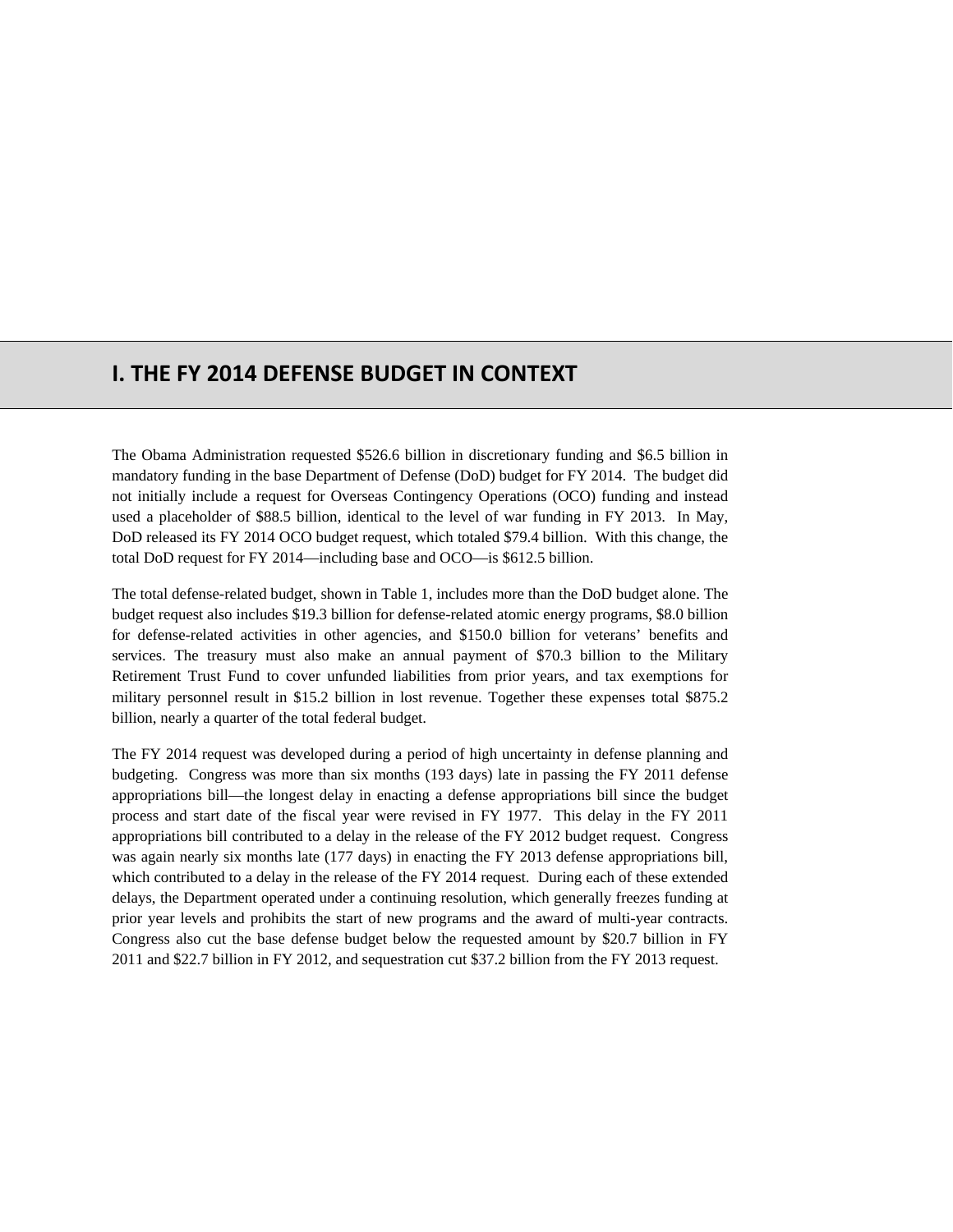| <b>Account</b>                                    | FY 2014 Request<br>(in billions) |
|---------------------------------------------------|----------------------------------|
| DoD Base (discretionary)                          | \$526.6                          |
| DoD Base (mandatory)                              | \$6.5                            |
| DoD Overseas Contingency Operations               | \$79.4                           |
| DoD Total (051)                                   | \$612.5                          |
| Department of Energy                              | \$17.8                           |
| Department of Labor                               | \$1.3                            |
| <b>Other Agencies</b>                             | \$0.2\$                          |
| <b>Atomic Energy Total (053)</b>                  | \$19.3                           |
| Department of Justice                             | \$5.0                            |
| Department of Homeland Security                   | \$1.6                            |
| <b>Other Agencies</b>                             | \$1.4                            |
| <b>Defense-Related Activities Total (054)</b>     | \$8.0                            |
| Department of Veterans Affairs (discretionary)    | \$63.5                           |
| Department of Veterans Affairs (mandatory)        | \$86.1                           |
| <b>Other Agencies</b>                             | \$0.4\$                          |
| <b>Veterans Total (700)</b>                       | \$150.0                          |
| Treasury Payment to the Military Retirement Trust | \$70.3                           |
| Tax Exemptions for Military Personnel             | \$15.2                           |
| <b>Other Total</b>                                | \$85.4                           |
| <b>Total Defense-Related Spending</b>             | \$875.2                          |

#### *TABLE 1: SUMMARY OF DEFENSE‐RELATED FUNDING IN THE FY 2014 BUDGET REQUEST*

#### **Effects of the FY 2013 Sequester**

Perhaps the single largest contributor to the high level of uncertainty in the defense budget is the Budget Control Act of 2011 (BCA). The BCA set budget caps for defense, and these caps were automatically reduced upon the failure of the so-called Super Committee to produce an alternative for deficit reduction.<sup>1</sup> The BCA relies on sequestration as a mechanism to enforce spending cuts. Sequestration was initially set to go into effect on January 2, 2013 to enforce the FY 2013 budget caps. Both parties in Congress, the president, and the secretary of defense insisted that sequestration would not be allowed to go into effect, and no contingency plans were developed to mitigate the effects. On the eve of sequestration taking effect in January, Congress passed the American Taxpayer Relief Act of 2012 (ATRA), which delayed the implementation of sequestration to March 1, 2013 and reduced the amount of the FY 2013 sequester roughly in proportion to the two-month delay.

Ultimately, sequestration went into effect for FY 2013 and cut \$37.2 billion from defense accounts.<sup>2</sup> Sequestration occurred five months into the fiscal year, which meant the cuts had to be

-

<sup>&</sup>lt;sup>1</sup> The Super Committee, formally known as the Joint Select Committee on Deficit Reduction, was created by Congress in the BCA to develop an alternative deficit reduction package which would have reduced or eliminated the sequester cuts otherwise mandated by the law.

<sup>2</sup> Office of the Under Secretary of Defense (Comptroller), *Department of Defense Report on the Joint Committee Sequestration for Fiscal Year 2013* (Washington, DC: Department of Defense, June 2013) p. 1A.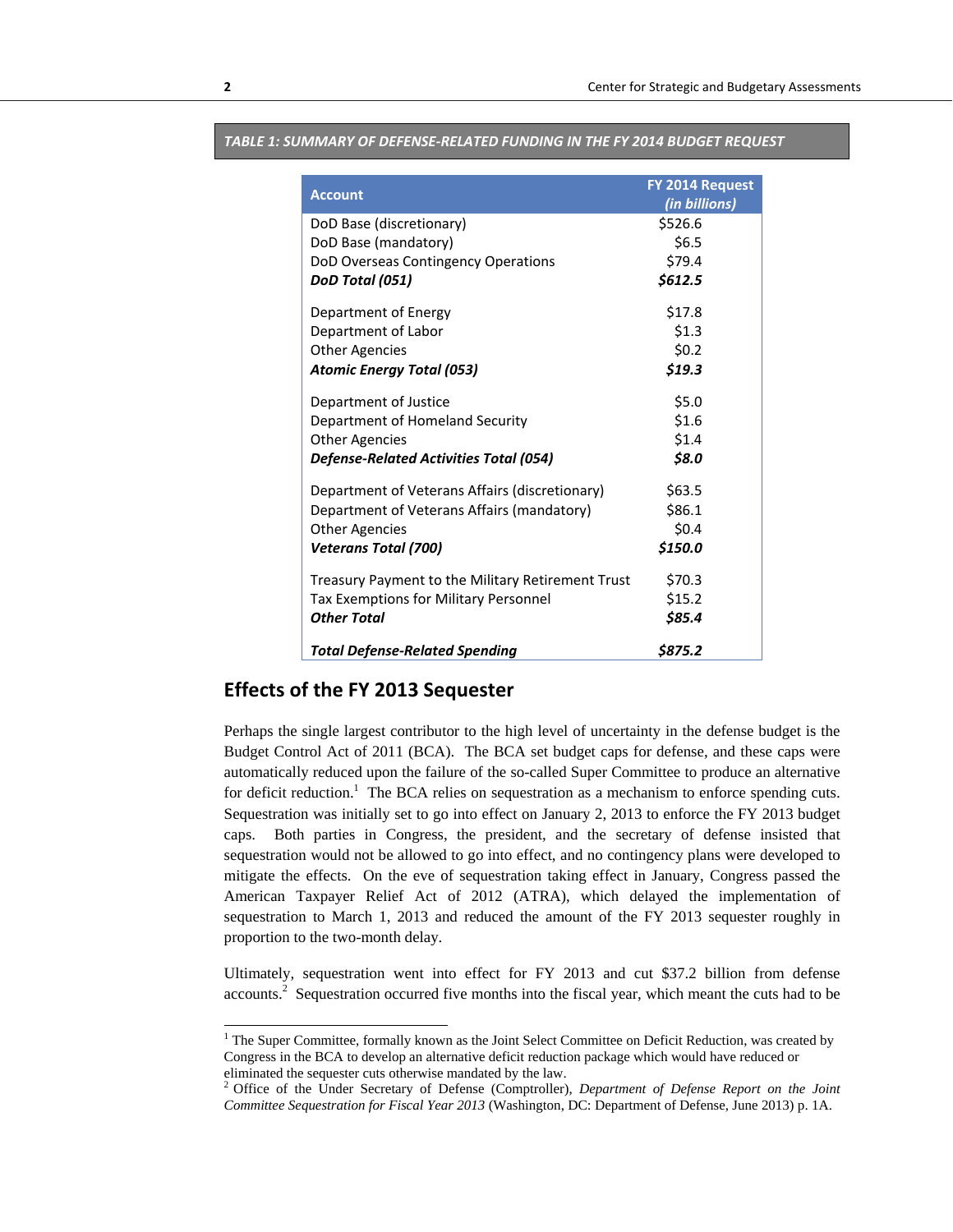absorbed in the remaining seven months of the year. While the BCA specifies that the cuts be applied as a "uniform percentage" across all applicable accounts, the actual amount of the reductions was not uniform due to various exemptions and exceptions. For example, President Obama elected to exempt military personnel accounts, which fund the pay and most benefits for uniformed members of the military. A section of the law known as the "crediting provision" prevented accounts that were already being reduced in the FY 2013 appropriations bill relative to their baseline level in FY 2012 from being reduced by more than sequestration would require. The "crediting provision" only applied to the FY 2013 sequester and will not apply in future years if sequestration is triggered again.<sup>3</sup> The president, however, can continue to fully exempt military personnel accounts from sequestration or reduce them by a lesser percentage than sequestration would require.<sup>4</sup> President Obama notified Congress on August 9, 2013 that military personnel accounts would again be fully exempt if sequestration is triggered for FY 2014.<sup>5</sup>

The total percentage cut from applicable accounts (excluding military personnel) in FY 2013 was 7.1 percent. The sequestration cuts applied to FY 2013 appropriated funds and prior year unobligated balances within non-exempt accounts at the program, project, and activity level. DoD had the flexibility to allocate how these cuts were applied within accounts, and it used this flexibility to cut prior year unobligated balances proportionately more than FY 2013 funds. Sixteen percent of the sequestration cuts came from unobligated balances even though unobligated balances only made up 12 percent of the total budgetary resources available for sequester.



**FIGURE 1: COMPARISON OF SEQUESTRATION CUTS IN UNOBLIGATED FUNDS**

Procurement and RDT&E accounts cut unobligated funds disproportionately more than their share of total funds subject to sequestrations, as shown in Figure 1. For example, while 25 percent of

<sup>&</sup>lt;sup>3</sup> The crediting provision is contained in §253(f)(2)(B) of the Balanced Budget and Emergency Deficit Control Act of 1985, as amended. 4 The authority to exempt or partially exempt military personnel accounts is found in §255(f) of the Balanced

Budget and Emergency Deficit Control Act of 1985, as amended. 5

<sup>&</sup>lt;sup>5</sup> Sylvia Burwell, Director Office of Management and Budget, to The Honorable Joseph R. Biden, Jr., Washington DC, August 9, 2013, accessed on October 16, 2013 at http://www.whitehouse.gov/sites/default/files/omb/legislative/letters/military-personnel-letterbiden\_080913.pdf.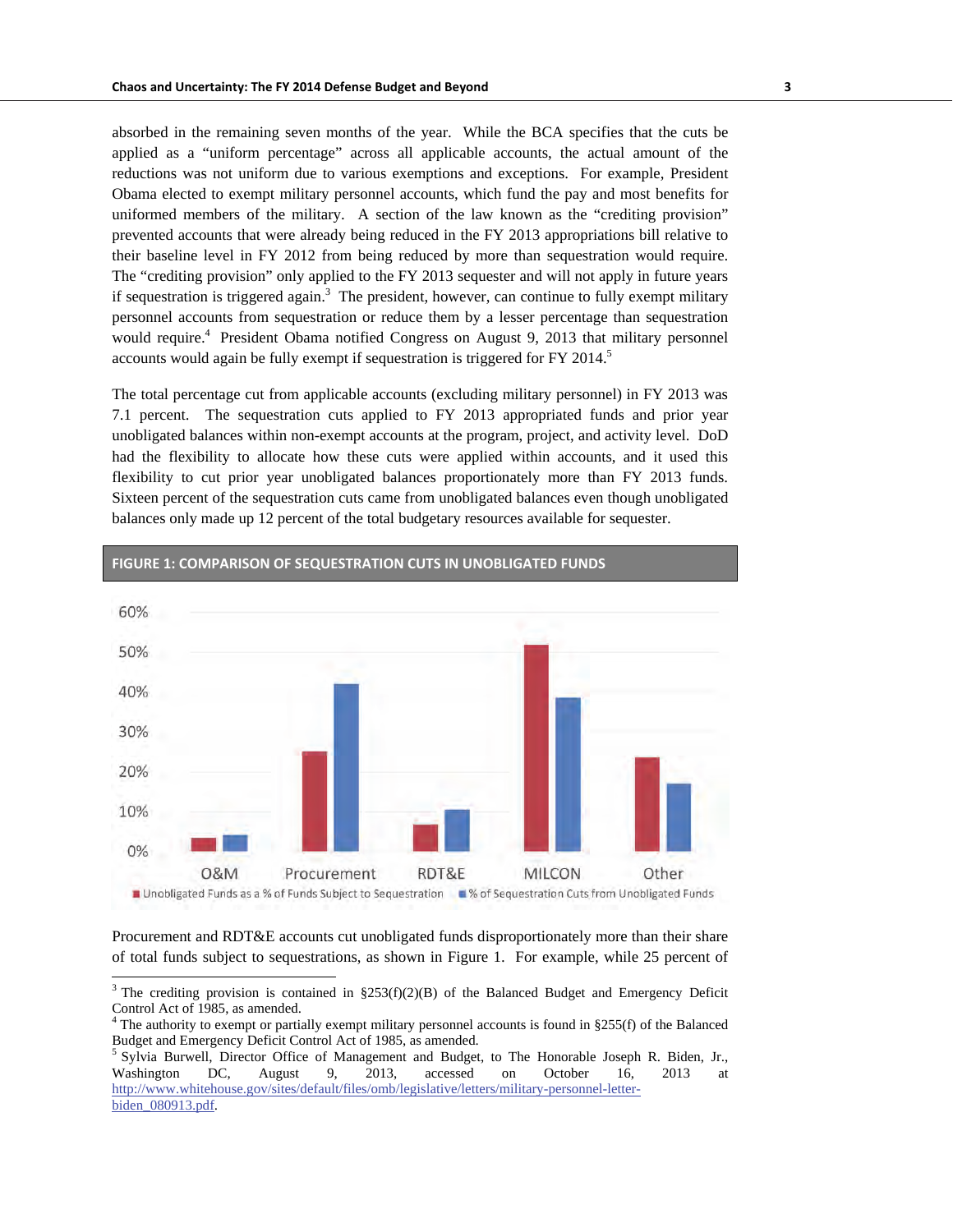the procurement funds subject to sequestration came from unobligated funds, 42 percent of the cuts were made in unobligated funds. Cutting unobligated funds lessened the immediate impact of sequestration for FY 2013, but it did little to avert the long-term consequences. Moreover, because procurement and RDT&E accounts cut more heavily in unobligated funds in FY 2013, fewer unobligated funds will be available in FY 2014 to provide the same degree of buffer.

**When given flexibility, DoD chose to cut funding from procurement and RDT&E accounts in order to reduce cuts in O&M.**

While Congress did not give DoD relief from the stringent rules by which sequestration is applied, DoD did receive reprogramming authority to move money among accounts after sequestration took effect. In May, DoD exercised this authority by proposing some \$9 billion in transfers among accounts. These transfers indicate how DoD intends to mitigate the across-the-board cuts of sequestration using the flexibility Congress granted it. The requested transfers call for a significant shift among accounts, with net reductions of \$2.6 billion for military personnel and \$3.8 billion for procurement, and a net increase of \$6.5 billion for operation and maintenance. The vast majority of the decrease in military personnel accounts came from the Army, which was able to reduce end strength faster than anticipated. The remainder of the transfers represents a net flow of funds from a wide array of modernization accounts (procurement and RDT&E) into operation and maintenance accounts to support near-term readiness and operational requirements.<sup>6</sup> This indicates that when given flexibility, DoD chose to cut funding from procurement and RDT&E accounts in order to reduce cuts in O&M—trading future capabilities for near-term readiness.



**FIGURE 2: DOD REPROGRAM REQUEST BY TITLE**

<sup>&</sup>lt;sup>6</sup> See Appendix for detailed data on sequestration cuts by budget title, Service, prior year unobligated, and current year funds.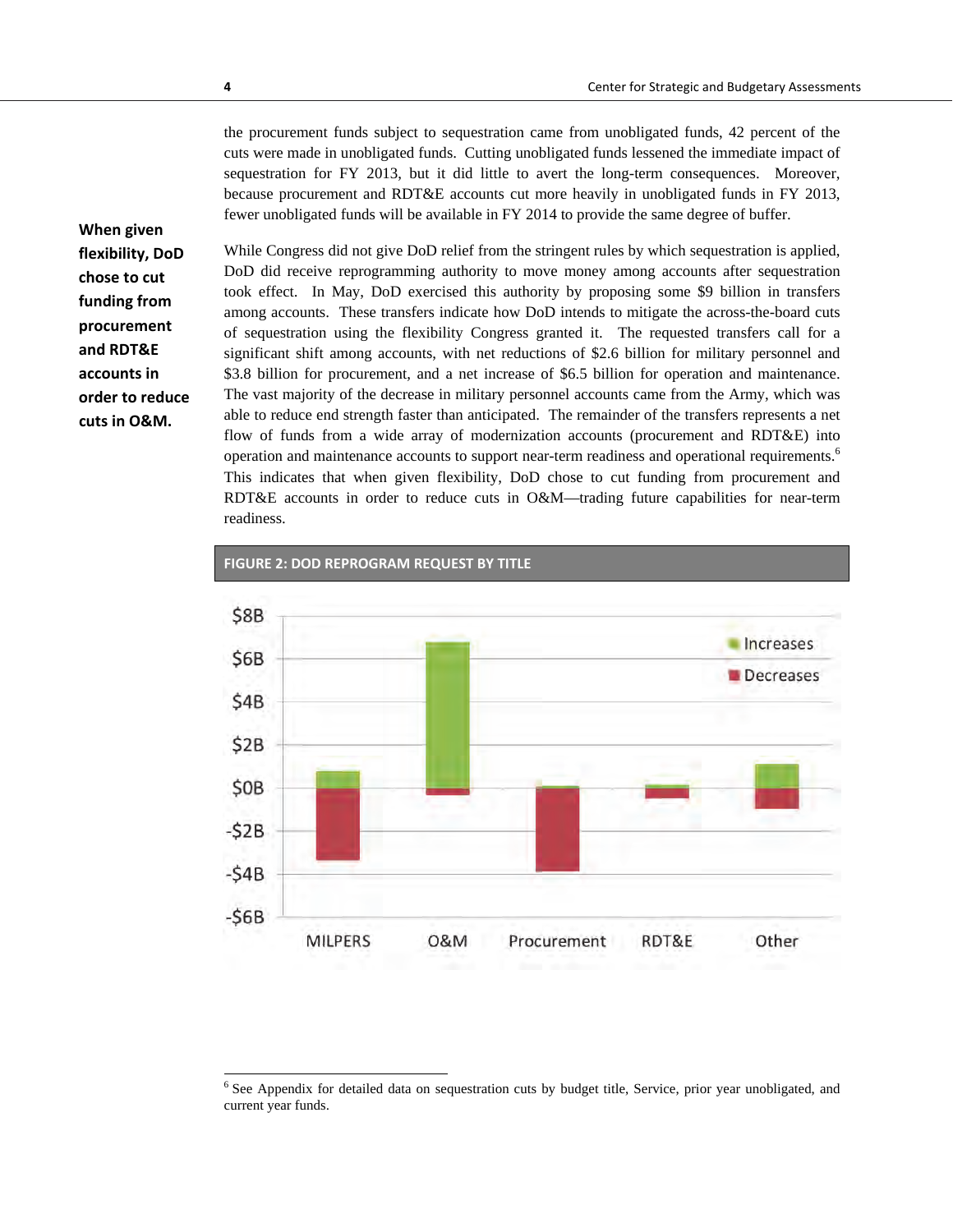#### **Comparison of Budget Proposals**

On April 10, less than six weeks after sequestration went into effect, the Obama administration released its FY 2014 budget request. Like the FY 2013 defense request, the new request does not comply with the BCA budget caps currently in effect for FY 2014, exceeding the caps by some \$52 billion. If Congress does not change the BCA and appropriates funding in excess of the budget caps, sequestration will again be triggered no later than January 15, 2014.

The Obama administration is not alone in failing to plan for BCA-level funding in FY 2014. The House and Senate each passed budget resolutions that propose virtually identical levels of funding for defense in FY 2014. However, they differ significantly in the remaining nine years of the projection period, as shown in Figure 3. The budget resolutions only specify funding at the level of the 050 budget function for national defense, which includes DoD as well as defense-related funding in other departments and agencies. The House budget resolution exceeds the defense budget caps by \$437 billion over the remaining eight years of the BCA (FY 2014 to FY 2021). The Senate budget resolution and the administration's request exceed the defense budget caps by \$285 billion and \$377 billion, respectively, over the same period. All three proposals exceed the budget cap for FY 2014 by \$52 billion.

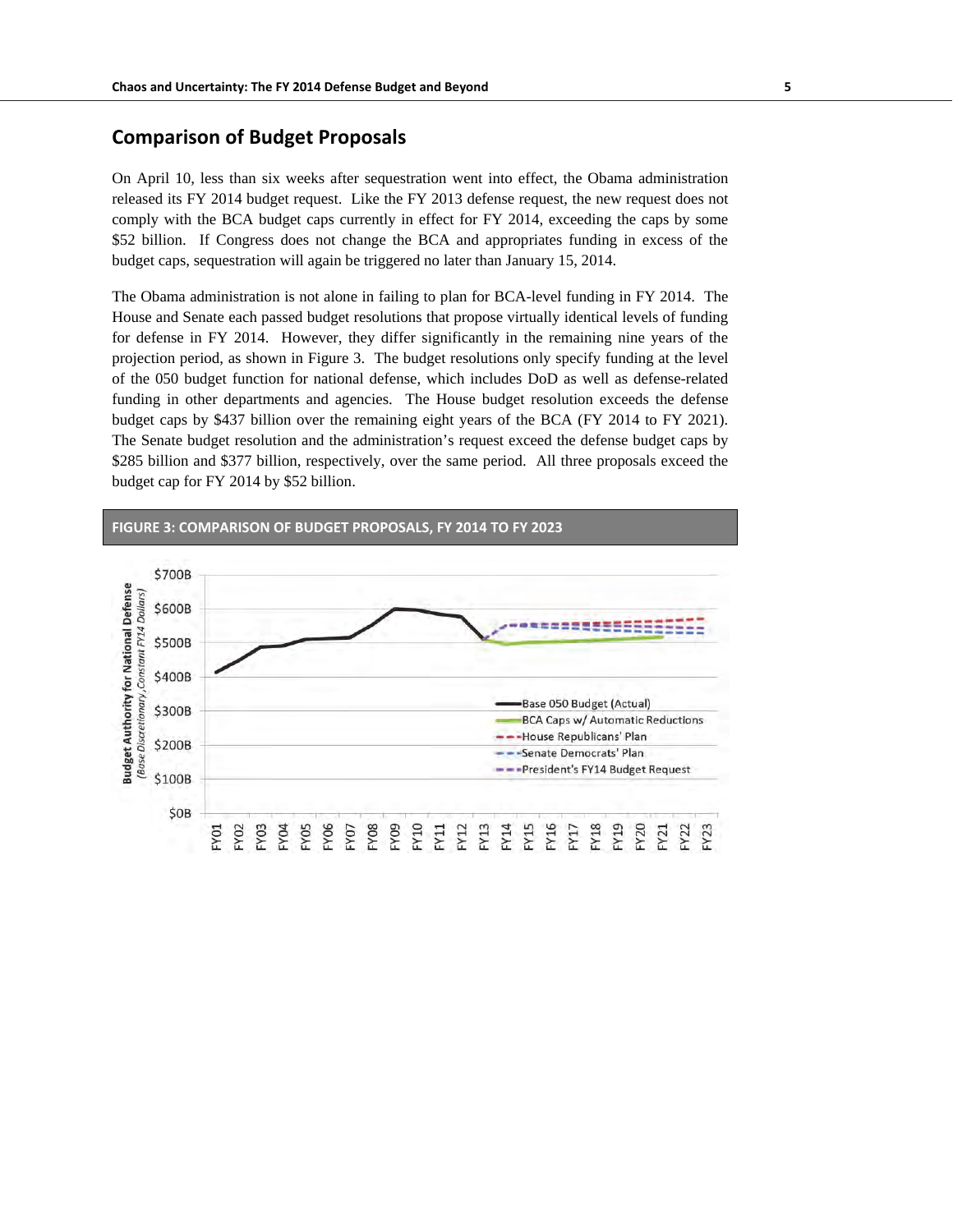# **II. OVERVIEW OF THE FY 2014 REQUEST**

**Whether sequestration goes into effect in FY 2014 or Congress provides DoD greater flexibility, as long as the budget caps remain in effect DoD will not be able to execute the budget it submitted.**

-

Given the chaotic and uncertain budgetary environment, the FY 2014 request is not a reliable indicator of the future level of funding for individual programs and activities across the Defense Department because it exceeds the budget caps by more than ten percent. Whether sequestration goes into effect in FY 2014 or Congress provides DoD greater flexibility, as long as the budget caps remain in effect DoD will not be able to execute the budget it submitted. The budget does, however, provide insight into the priorities and direction of the Department and illustrates some of the serious challenges it must confront in a constrained funding environment.

#### **Military Personnel**

The base DoD budget request includes a total of \$177 billion in military personnel-related funding. The vast majority of this funding is through the military personnel (MILPERS) title of the budget, with the notable exception of the Defense Health Program in the operation and maintenance (O&M) title of the budget. Active component end strength in the FY 2014 base budget totals 1.36 million, down 2.9 percent from 1.40 million in FY 2013. Reserve component end strength declines slightly less from 842 thousand in FY 2013 to 834 thousand in FY 2014, a reduction of 1.0 percent.<sup>7</sup>

The single largest component of DoD's military personnel costs is basic pay for active duty personnel, the primary form of cash compensation service members receive. In the FY 2014 request, DoD proposes a raise of 1.0 percent in basic pay compared to the 1.8 percent that would be called for under the formula prescribed in current law.<sup>8</sup> This one-time reduction in the annual pay raise would save \$0.54 billion in FY 2014 and an additional \$3 billion over the following four years.<sup>9</sup> The request also includes \$28 billion in allowances for service members—the second largest component of cash compensation. The average increase in allowances is 4.2 percent for

<sup>7</sup> Office of the Under Secretary of Defense (Comptroller), *Overview: United States Department of Defense Fiscal Year 2014 Budget Request* (Washington, DC: Department of Defense, April 2013), pp. A-2 to A-3. 8

Under current law, military personnel receive an increase each year equal to the Employment Cost Index (ECI) for September  $30<sup>th</sup>$  of the year before the budget request is submitted. The ECI for September 30, 2012 was 1.8 percent.

<sup>&</sup>lt;sup>9</sup> Office of the Under Secretary of Defense (Comptroller), Overview: United States Department of Defense *Fiscal Year 2014 Budget Request* (Washington, DC: Department of Defense, April 2013), p. 5-2.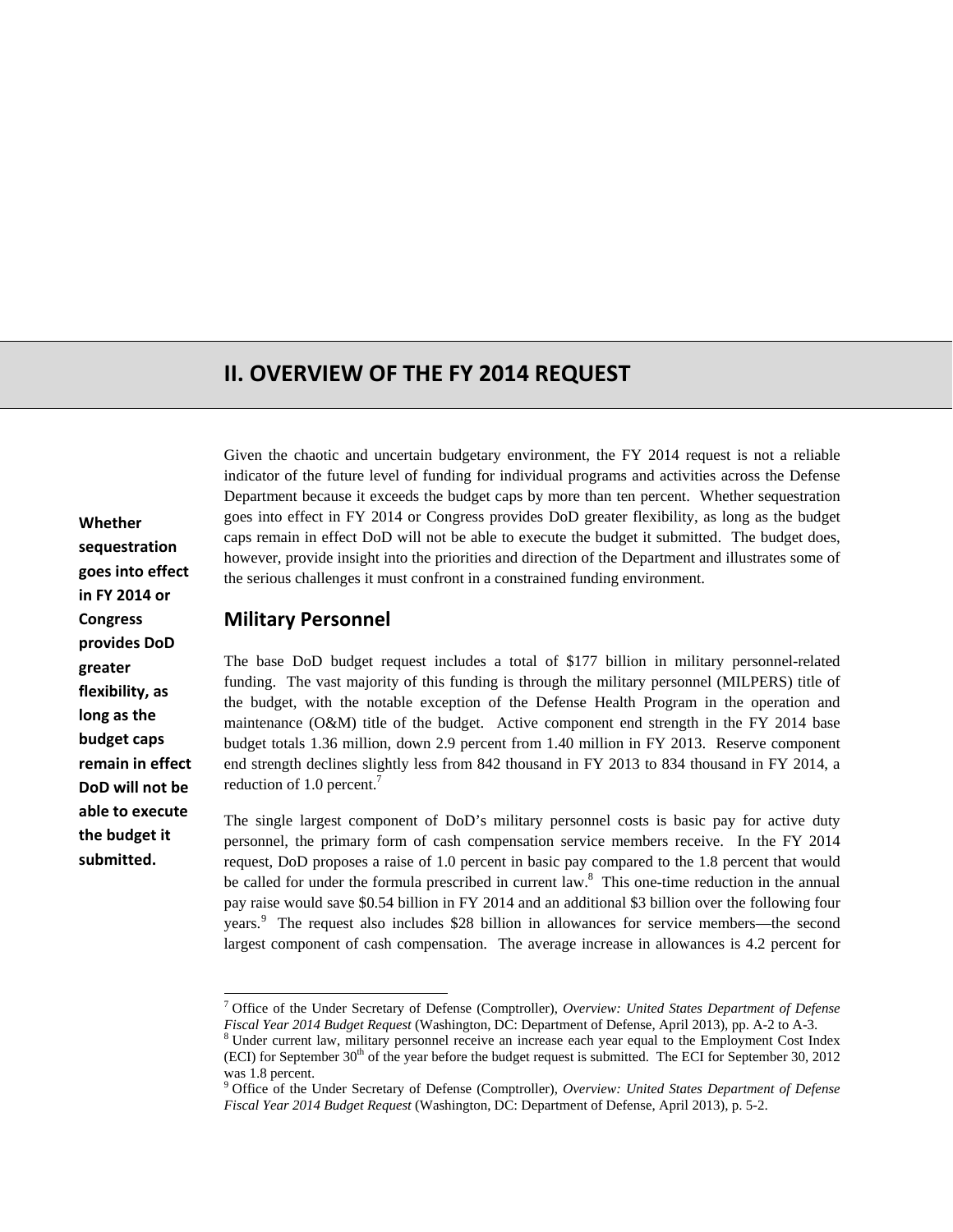their peak in FY 2008. $^{11}$ 

housing and 3.4 percent for subsistence, both of which are in line with previous increases.<sup>10</sup> Other forms of cash compensation, such as special and incentive pays, total \$5 billion in the request. This includes \$2.3 billion for recruiting and reenlistment bonuses, down by more than half from

The request also proposes a number of changes in military healthcare programs to reduce costs, most of which would not affect those currently serving. One of the proposed reforms is to increase the TRICARE Prime annual enrollment fee for retirees under the age of 65 over four years from the current level of \$539 annually per family to a variable fee defined as 4.0 percent of gross retirement pay, bounded between a floor of \$581 and a ceiling of \$1,200 annually. The annual fee for TRICARE for Life, which applies to military retirees over age 65, would gradually increase from the current level of \$0 annually to 2.0 percent of gross retirement pay up to a ceiling of \$613 annually. Pharmacy co-pays would increase gradually over five years, with the co-pay for a generic prescription at a retail pharmacy rising from \$5 per month to \$9, and brand-name drugs rising from \$17 per month to \$34. Prescriptions filled at a military treatment facility would remain free for active duty, retirees, and dependents.<sup>12</sup> In prior years, Congress has largely rejected changes to pay and benefits similar to those proposed in this year's budget. Importantly, the savings from these proposed reforms are assumed in the FY 2014 budget, which means that if these changes are again rejected by Congress the cost of military personnel will be substantially higher than the \$177 billion requested.

**FIGURE 4: TOTAL COST OF MILITARY PERSONNEL IN THE FY 2014 FEDERAL BUDGET**



**The FY 2014 request includes some \$412 billion in total military personnel‐ related costs, \$177 billion in the DoD budget and \$235 billion paid through other parts of government.**

Military personnel-related costs, however, are not limited to the DoD budget. When all military personnel-related expenses are taken into account, including the full cost of benefits and deferred compensation, the total cost is more than double the military personnel-related costs in the DoD budget. As shown in Figure 4, the FY 2014 request includes some \$412 in billion total military personnel-related costs, \$177 billion in the DoD budget and \$235 billion paid through other parts of government. The largest share of costs outside the DoD budget is through the Department of

 $10$  Ibid.

 $^{\rm 11}$  Ibid.

 $12$  Ibid, pp. 5-5 to 5-6.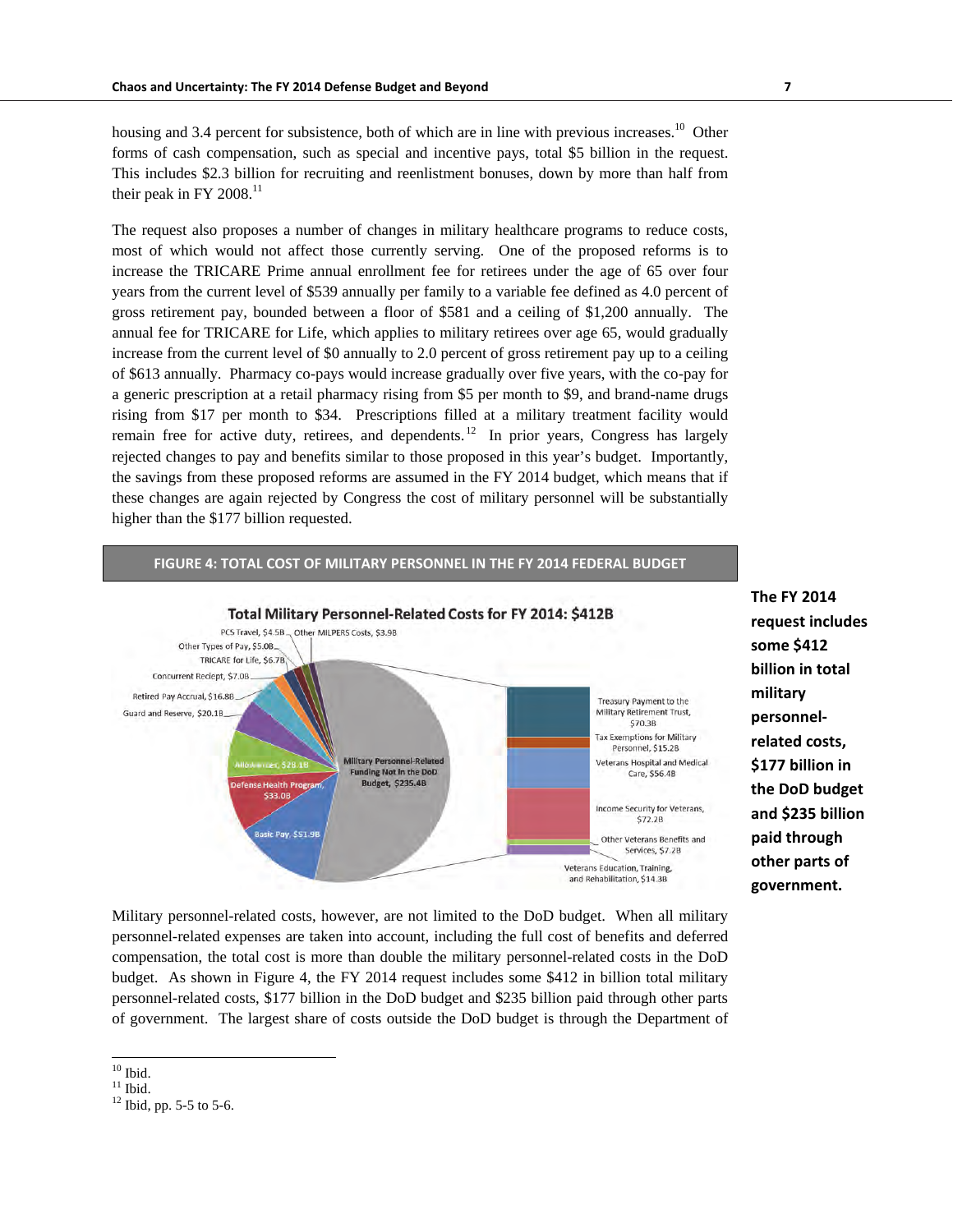Veterans Affairs, which includes \$56 billion for veterans' healthcare; \$72 billion for income security for veterans; \$14 billion for education, training, and rehabilitation benefits, such as the GI Bill; and \$7 billion in other veterans benefits and services. The Treasury Department must also make a \$70 billion payment to the military retirement trust fund in FY 2014 to cover unfunded liabilities. Finally, tax exemptions for military personnel result in a loss of some \$15 billion in annual revenue.

#### **Operations and Maintenance**

The total cost of peacetime operations and maintenance in the FY 2014 budget request, not including the Defense Health Program or war-related funding, is \$177 billion. Operating forces account for \$107 billion or 60 percent of the O&M budget, as shown in Figure 5. Within operating forces, air operations for the Air Force and Navy total \$36 billion.<sup>13</sup> Land forces receive \$33 billion in the request for operations, readiness, and support, including \$2.1 billion for Marine Corps expeditionary forces. Ship operations for the Navy and Navy Reserve comprise \$11 billion of the request. The request also includes \$0.7 billion for unclassified space operations as part of the Air Force operations budget.



The second largest component of the O&M budget is for administration and service-wide activities, which fund logistics, communications, support personnel, and other administrative activities within each of the Services. The request includes \$49 billion for these activities, including \$2.7 billion for DoD-operated K-12 schools, \$2.5 billion for service-wide communications, \$2.0 billion for the Office of the Secretary of Defense, and \$1.4 billion for the Defense Contract Management Agency. This part of the O&M budget also includes \$17 billion for classified programs, \$14 billion of which is funded through defense-wide accounts.

The request includes a total of \$11 billion for training and recruiting activities. More than half of this funding (\$6.2 billion) is for basic skills and advanced training activities, such as flight

-

 $13$  Air operations here is limited to funding classified under O&M Budget Activity 1: Operating Forces, Activity Group: Air Operations.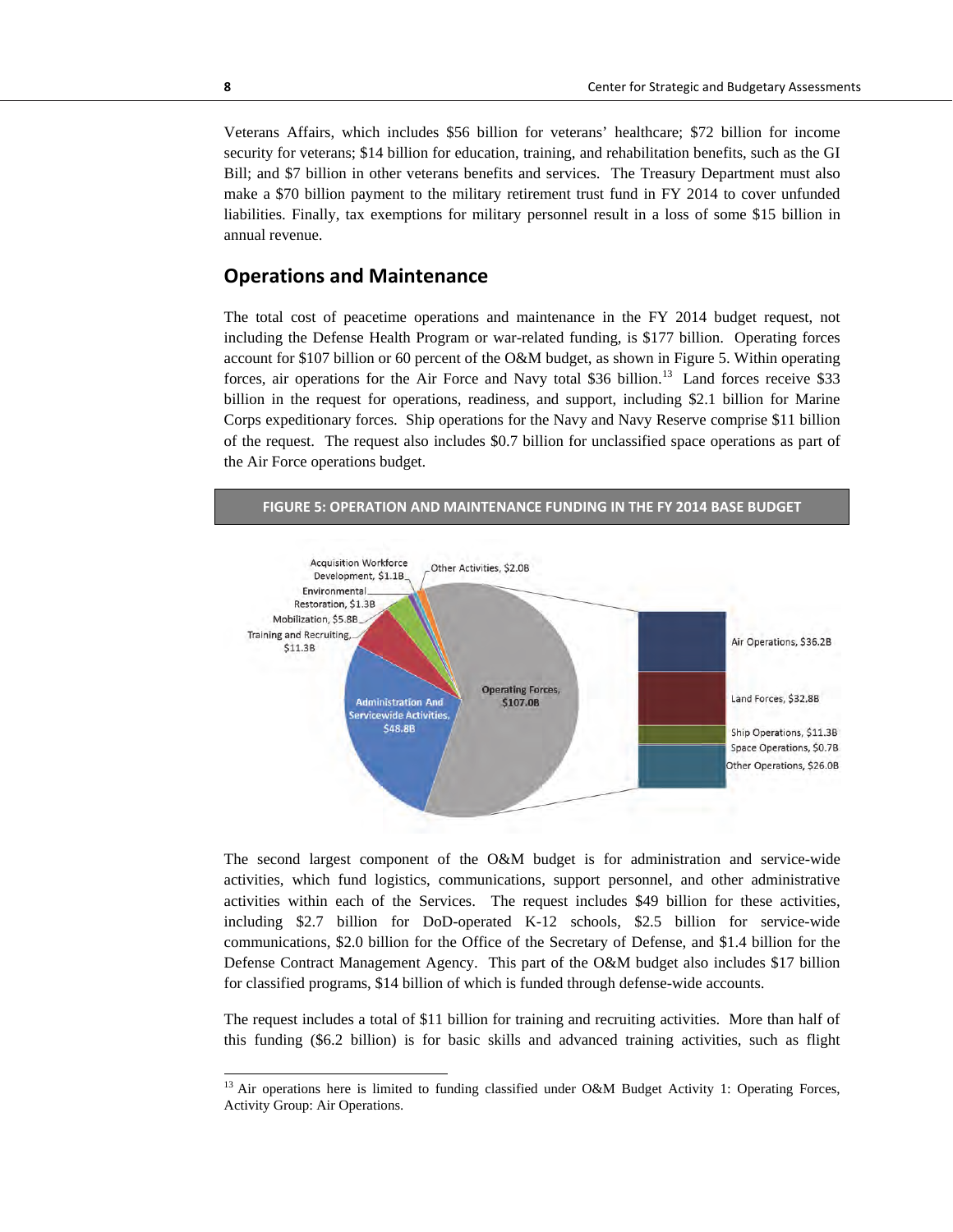training, professional development education, and specialized skills. The budget allocates \$2.2 billion for accession training and \$1.0 billion for recruiting and advertising. The O&M budgets for the National Defense University and Defense Acquisition University are \$85 million and \$157 million, respectively, but exclude the cost of military personnel assigned to these institutions.

#### **Base Closures**

The request also proposes a round of base closures beginning in FY 2015. The last round of base closures began in 2005 and cost more to implement than all previous BRACs combined. The 2005 BRAC, the fifth one since the end of the Cold War, was different because it occurred during a period of increasing defense budgets and involved more realignments (moving organizations or functions from one location to another) than outright closures. As shown in Figure 6, the 2005 BRAC was also unique in that the costs greatly outweighed the savings during the implementation period. However, the recurring savings from the 2005 BRAC are estimated to be some \$5 billion annually, more than half of which is due to civilian and military positions eliminated as part of the BRAC.<sup>14</sup> Because these savings will continue to accrue year after year, the 2005 BRAC will recoup the implementation costs and begin generating net savings on or about FY 2015.



**The challenge with conducting a BRAC during a budget downturn besides the political hurdles it faces—is that closures and realignments cost money during the first few years of implementation and only begin to accrue net savings thereafter.**

The challenge with conducting a BRAC during a budget downturn—besides the political hurdles it faces—is that closures and realignments cost money during the first few years of implementation and only begin to accrue net savings thereafter. Yet with the budget caps imposed by the BCA, savings are needed immediately. The FY 2014 request budgets \$2.4 billion in upfront costs for the BRAC from FY 2014 to FY 2018, and several billion more would likely be needed in the following two or three years beyond the FYDP. The proposal assumes 26,000 civilian positions

<sup>14</sup> Department of Defense, *Base Realignment and Closure Executive Summary Program Year FY 2014* (Washington DC: Department of Defense, April 2013), p. 31. 15 Ibid., pp. 11-66.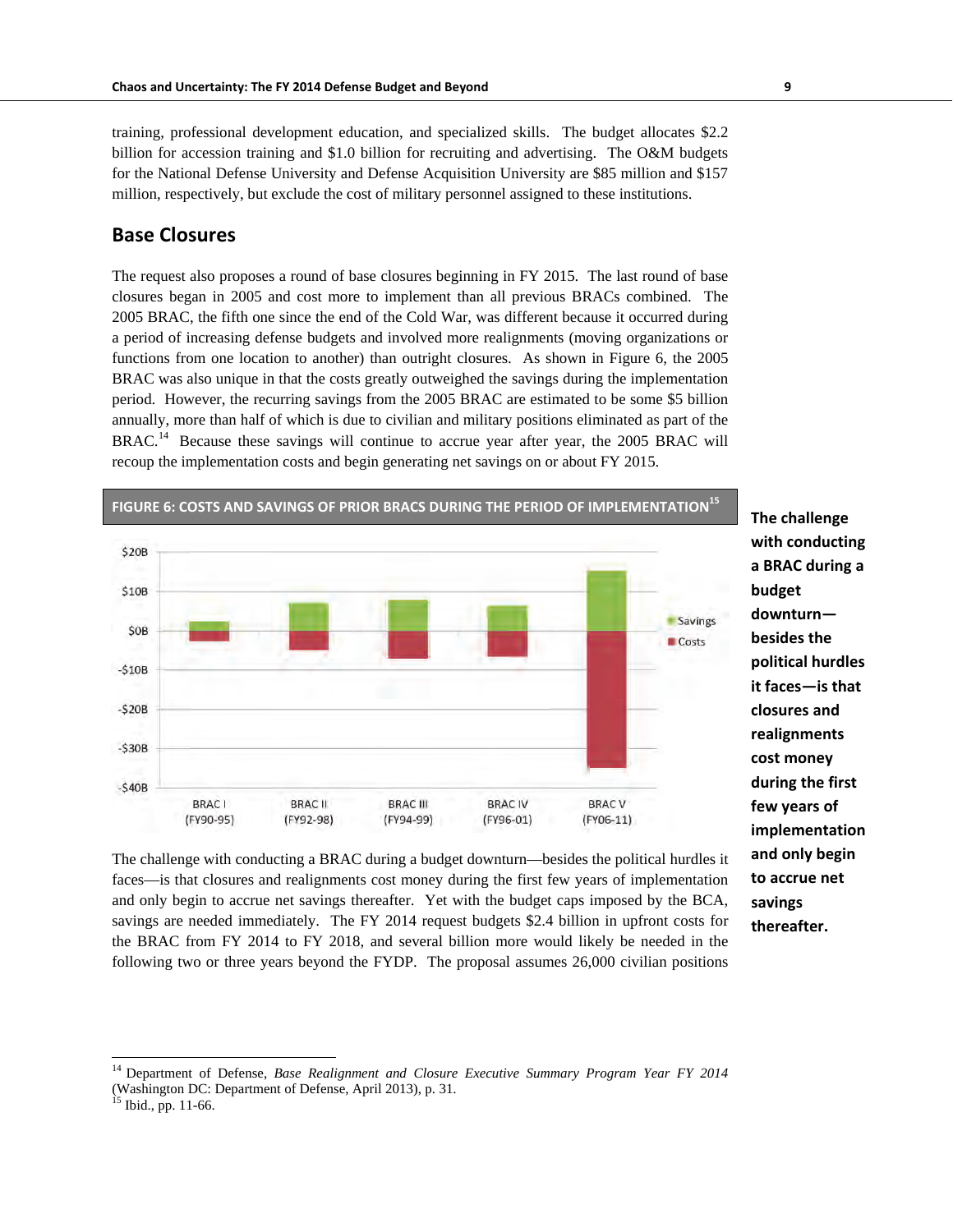can be eliminated as part of the BRAC, which alone would generate roughly \$2.5 billion per year in recurring savings once fully implemented.<sup>16</sup>

This BRAC proposal is fundamentally different from the 2005 BRAC. DoD now appears to be proposing a BRAC much smaller in scope and more focused on producing savings by eliminating positions rather than moving jobs from one location to another. And unlike the BRAC proposed in last year's budget, which was rejected by Congress, this BRAC proposal includes an estimated level of funding for the upfront costs involved.

#### **Modernization**

The base budget for FY 2014 includes a total of \$167 billion in funding for the development, acquisition, and upgrade of military equipment, \$99 billion of which is in procurement funding and \$68 billion is in RDT&E funding. The largest category of procurement funding is for aircraft, totaling \$33.8 billion. As shown in Figure 7, more than half of the aircraft procurement funding is for the Department of the Navy, including programs such as the P-8 Poseidon (\$3.5 billion), the F-35B/C Joint Strike Fighter (\$2.8 billion), and the EA-18G Growler (\$2.0 billion). The largest items in the Air Force aircraft procurement budget are the F-35A Joint Strike Fighter (\$3.6 billion) and the C-5M modernization program (\$1.0 billion). The procurement request also includes \$16.5 billion for classified programs, nearly all of which is in the Air Force budget, and \$14.7 billion for shipbuilding and construction in the Navy budget.



The RDT&E portion of the budget funds science and technology programs and the development and testing of new or upgraded weapon systems. Some 18 percent, or \$12 billion, of the RDT&E budget is for science and technology (basic research, applied research, and advanced technology

l

<sup>&</sup>lt;sup>16</sup> Annual recurring savings assumes an average cost per DoD civilian of \$95,000, which is calculated by dividing the total cost of civilians in FY 2014 request (\$76.3 billion) by the total number of DoD civilians  $(801,000)$  full time equivalents).

<sup>17</sup> Procurement funding data is derived from Office of the Under Secretary of Defense (Comptroller), *Procurement Programs (P-1)* (Washington, DC: DoD, April 2013). Categories were assigned by the author on a line-by-line basis.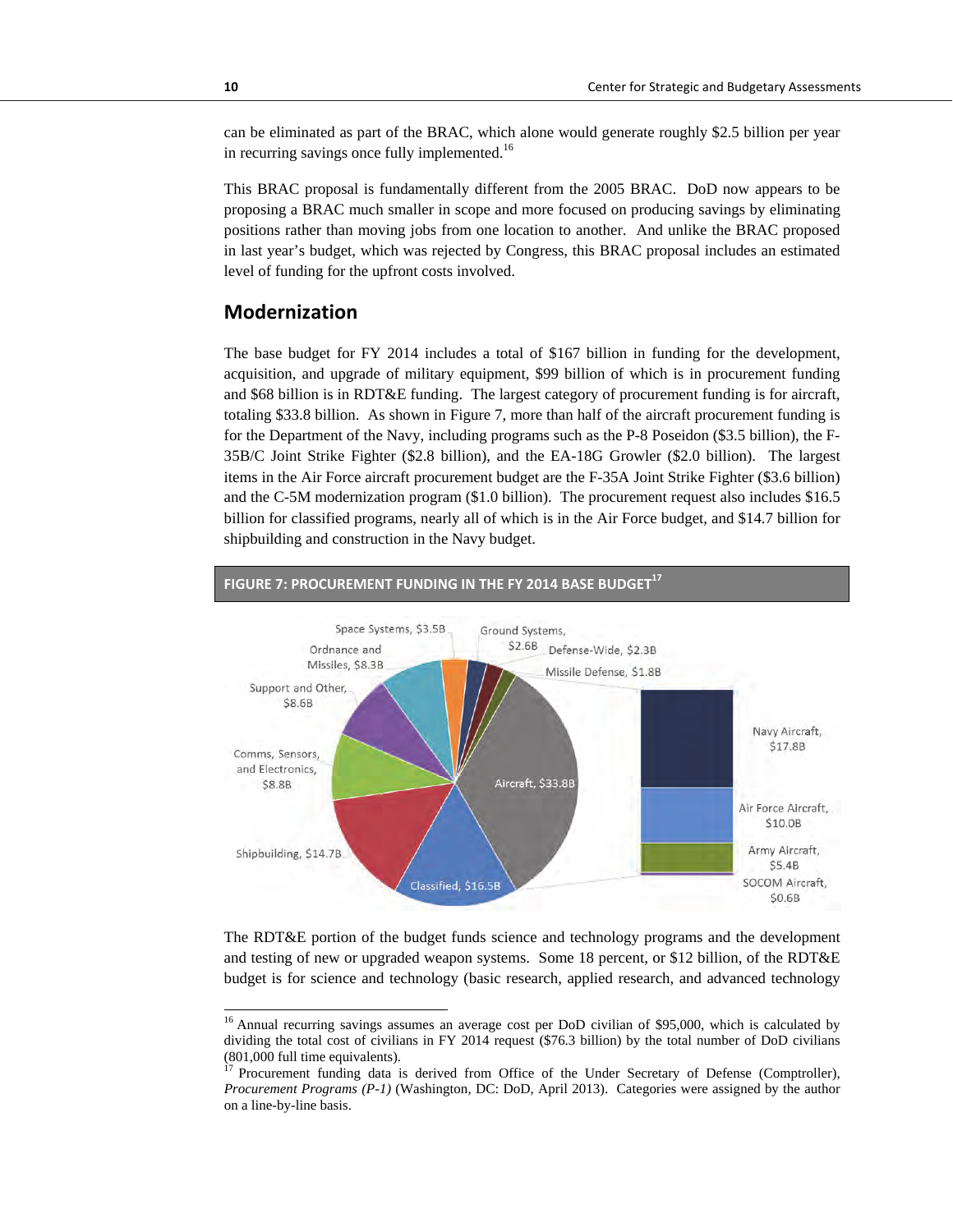development). These projects are not directly linked to specific acquisition programs but rather are intended to advance the state of knowledge and technology in general. The remaining 82 percent of the RDT&E budget is for advanced component development (\$12.1 billion), system development and demonstration (\$13.7 billion), management support (\$4.3 billion), and operational system development (\$25.5 billion).

Since FY 1955, the ratio of procurement to RDT&E funding has averaged 2.1, meaning DoD has spent more than twice as much on procurement as on RDT&E. The ratio has declined over the past several decades, as shown in Figure 8, to reach a low in FY 2006 of 1.1. In prior downturns in defense spending, shown by the gray shaded areas in Figure 8, the ratio fell as the overall defense budget declined, meaning procurement funding was cut proportionally more than RDT&E funding. If this trend were to occur again in the current downturn, the ratio could fall below 1.0, meaning that for the first time in modern history DoD would be spending more on developing new technologies and systems than procuring equipment. Since the current downturn began in FY 2010, however, the ratio of procurement to RDT&E funding has steadily increased, meaning RDT&E funding has been cut proportionately more than procurement.



#### **War Funding**

The FY 2014 OCO budget, submitted as a separate budget amendment in May 2013, requests \$79.4 billion for operations in Afghanistan, \$1.3 billion for Iraq, and \$1.3 billion in cancellations of prior year funding (which counts as negative budget authority in FY 2014). The budget assumes that the level of U.S. forces in Afghanistan will gradually decline through FY 2014 as the combat mission ends, with an average end strength of 38,431 in FY 2014 compared to 63,181 in FY 2013 and 89,446 in FY 2012.

The OCO request assumes a 39 percent reduction in U.S. forces in Afghanistan, but funding for Afghanistan declines by only 10 percent. As shown in Figure 9, the cost per service member deployed to Afghanistan rises to \$2.1 million in FY 2014, compared to an average cost of \$1.3 million per deployed service member from FY 2008 to FY 2013. One explanation offered for this apparent discrepancy is the added cost of closing bases and shipping equipment and personnel **The cost per service member deployed to Afghanistan rises to \$2.1 million in FY 2014, compared to an average cost of \$1.3 million per deployed service member from FY 2008 to FY 2013.**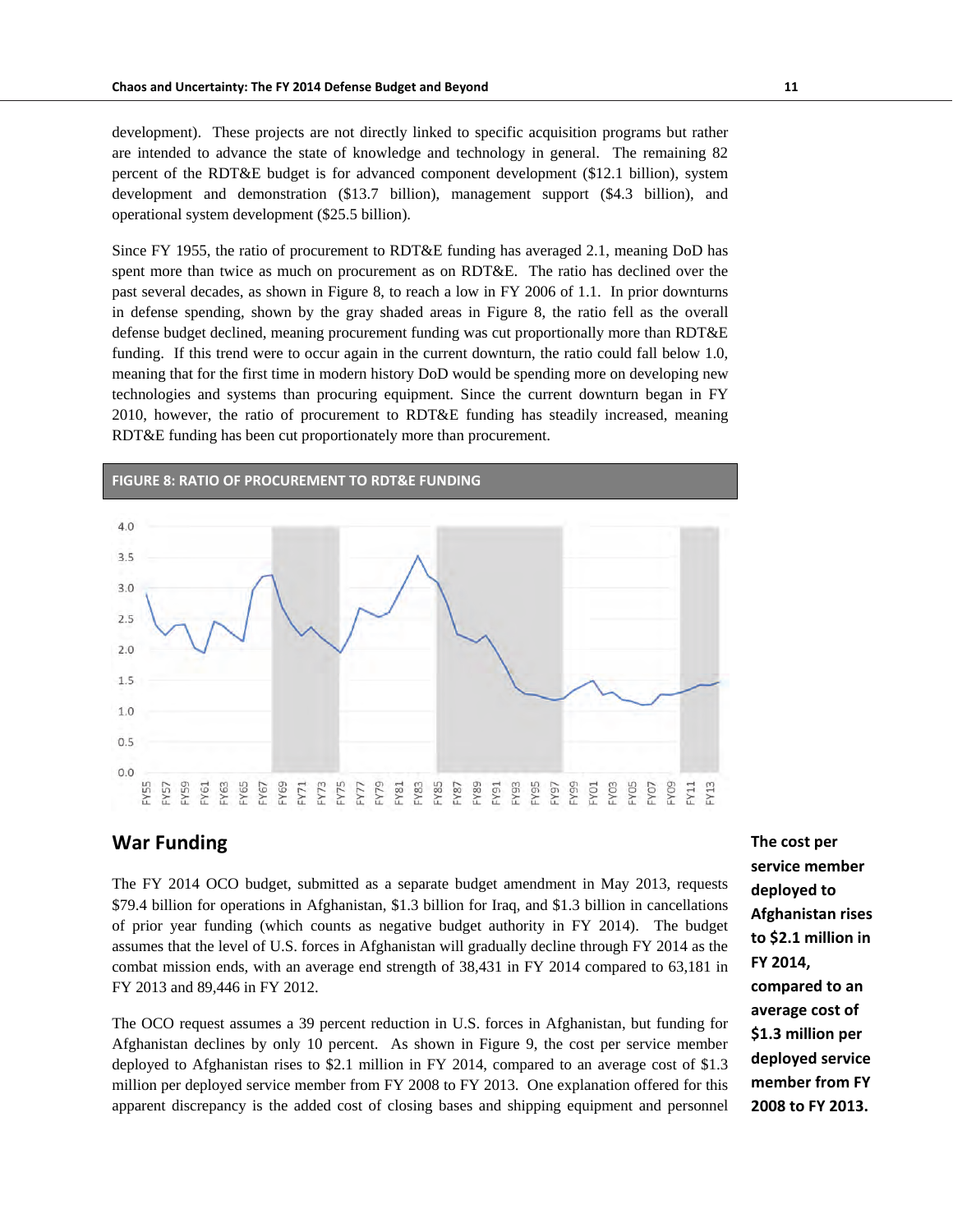back to the United States as forces leave Afghanistan. However, one would also expect to have observed a similar increase in costs when these forces were initially deployed to Afghanistan. During the surge years, troops and equipment were shipped into theater, bases were built or expanded, and new equipment was purchased (such as Mine Resistant Ambush Protected vehicles). These initial deployment costs could in theory be greater than redeployment costs, especially given that large amounts of equipment are not being returned to the United States during the drawdown currently underway. As Figure 9 illustrates, however, no such increase in the cost per deployed service member was observed during the surge of forces to Afghanistan in FY 2010 and FY 2011.



**FIGURE 9: COST PER SERVICE MEMBER IN AFGHANISTAN18**

Another possible explanation for the increase in the cost per service member is that not all warrelated costs scale with the number of troops. Some costs should, in theory, be independent of the size of the U.S. forces in Afghanistan. For example, the cost of training and equipping Afghan security forces (\$7.7 billion in FY 2014) should depend more on the size of the Afghan forces than the size of U.S. forces. Funding for other activities, such as intelligence, surveillance, and reconnaissance operations, are not likely to decline significantly even as the level of deployed forces falls. When the annual cost of operations in Afghanistan is plotted versus the average number of deployed service members, as shown in Figure 10, a somewhat linear relationship is observed. This plot suggests that the fixed costs of operations in Afghanistan are roughly \$20 billion annually (the y-axis intercept of the trend line), although the funding requested for FY 2014 still lies well above the trend line.

<sup>18</sup> Department of Defense, *Fiscal Year 2014 Budget Request Addendum A: Overseas Contingency Operations* (Washington, DC: May 2013) p. 2.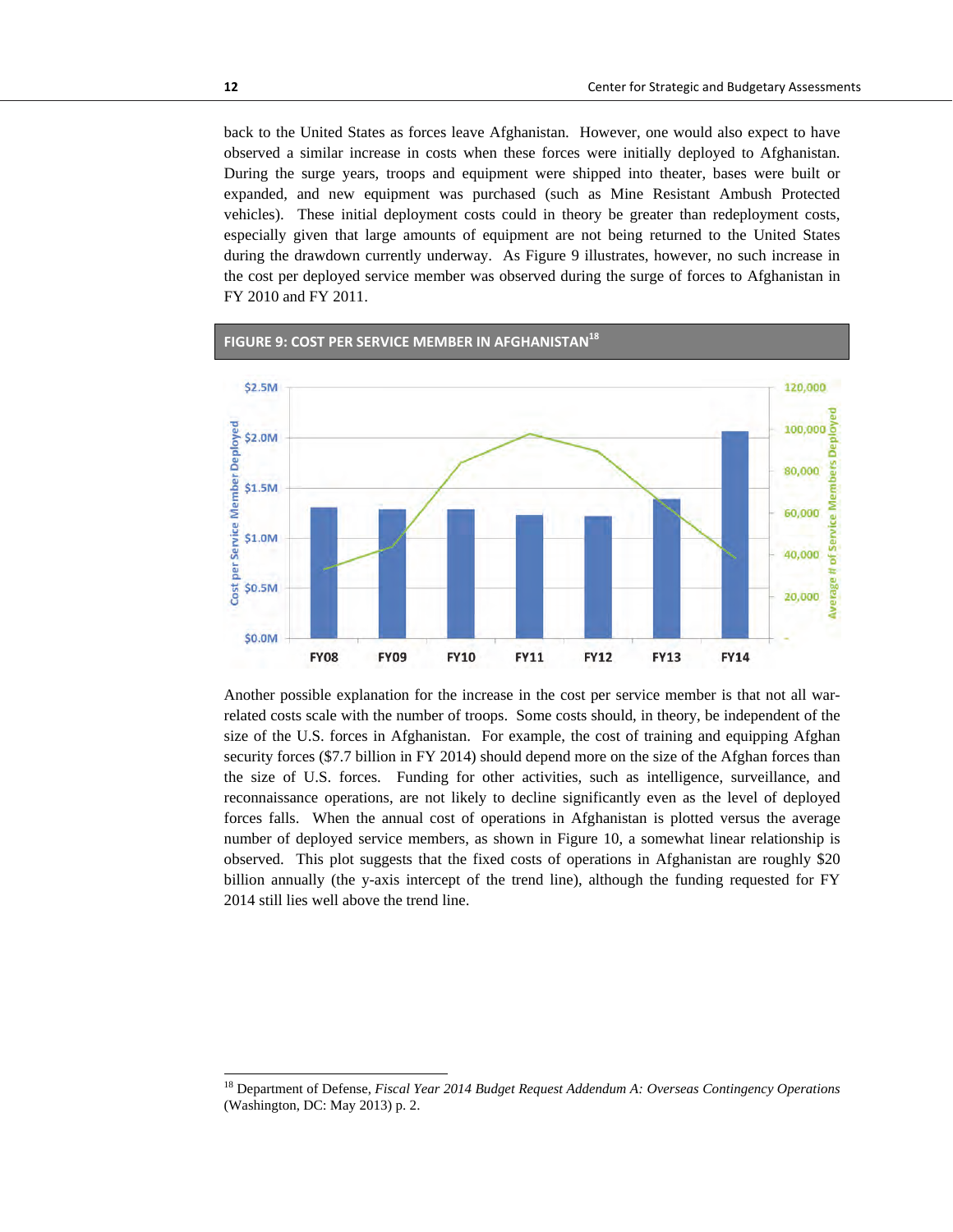

#### **FIGURE 10: COSTS VERSUS NUMBER OF DEPLOYED SERVICE MEMBERS IN AFGHANISTAN**

A third possible explanation is that OCO funding is being used for costs that previously had been paid using base funding. Both Congress and the Defense Department have an incentive to migrate costs from the base to the OCO budget because this helps avoid the budget caps imposed by the BCA. The Army and Marine Corps explicitly migrated a portion of their military personnel costs to the OCO budget beginning in FY 2013 when the Services announced plans to reduce end strength over the coming years. These costs total \$5.1 billion in the FY 2014 OCO request, down from \$5.8 billion in FY 2013. Because these costs were already in the OCO budget prior to the FY 2014 request, the increase in the cost per service member in FY 2014 cannot be attributed to them.

Examining the OCO request by major account and by Service reveals that O&M costs for the Army and Air Force increased from FY 2013 to FY 2014, as shown in Table 2. O&M costs in the OCO request typically include the additional cost of deploying, operating, and supporting forces above the normal peacetime level of operations. A somewhat gray area is the cost of predeployment training, which can overlap with normal peacetime training activities because some of this training would have occurred even if forces were not deploying.

The increase in Army and Air Force O&M costs could mean that the Services are categorizing roughly \$20 billion of peacetime training activities as pre-deployment training in the OCO request. While this budget maneuver avoids pushing the base budget farther over the budget caps prescribed in the BCA, it also means that the base budget does not have an adequate level of funding for regular peacetime training activities. As the military completes its withdrawal from Afghanistan and OCO funding diminishes over time, the OCO O&M budget may no longer be able to continue supplementing the base O&M budget. O&M funding in the base budget will need to increase to accommodate these additional costs, and in a budget capped environment that will require offsetting cuts in other accounts.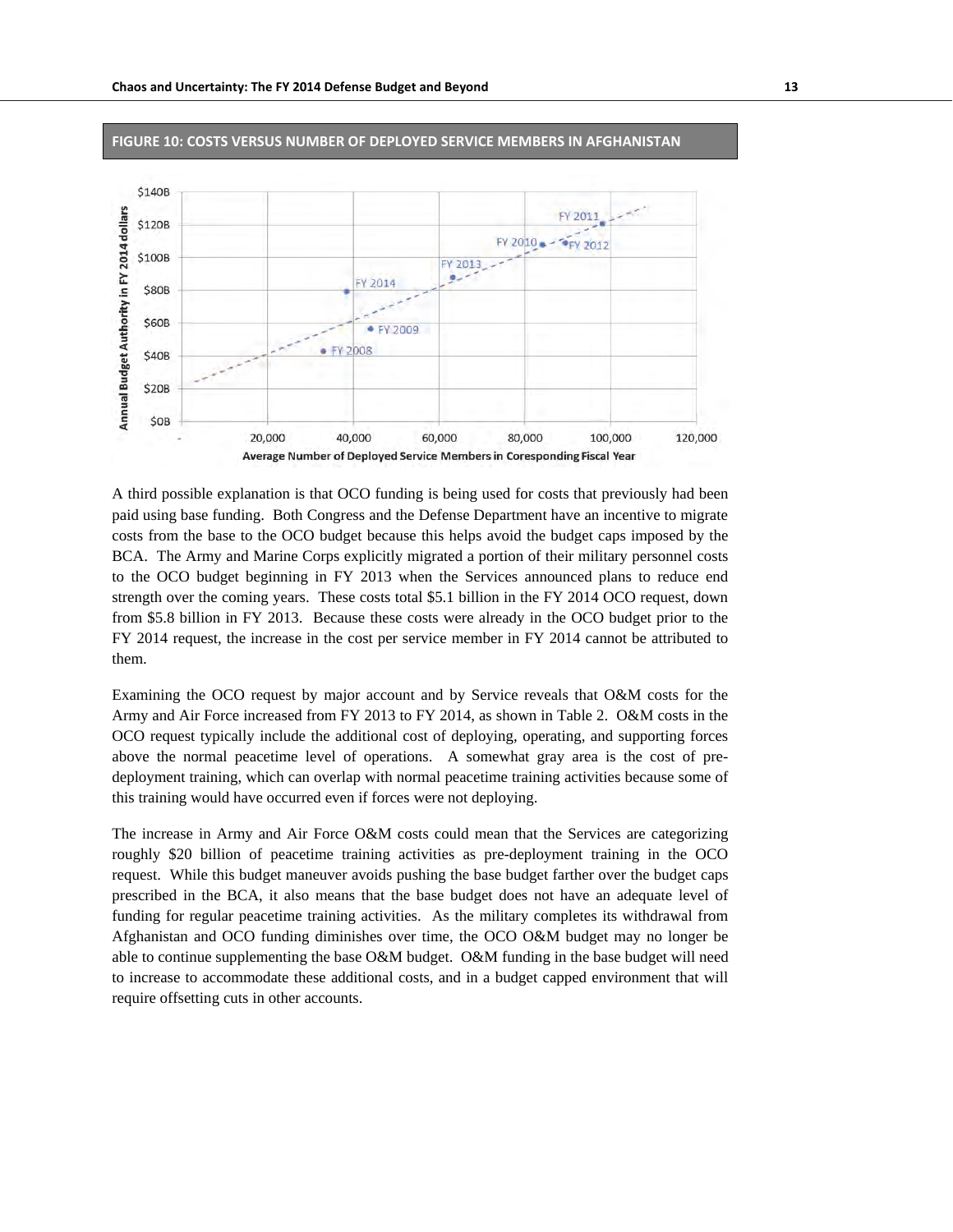#### **TABLE 2: COMPARISON OF OCO COSTS FROM FY 2013 TO FY 2014**

|                    |                                                    |                          | FY 2013 Enacted<br>(Thousands of Dollars) |                          | FY 2014 Request<br>(Thousands of Dollars) | % Change |
|--------------------|----------------------------------------------------|--------------------------|-------------------------------------------|--------------------------|-------------------------------------------|----------|
|                    | <b>Military Personnel</b>                          |                          |                                           |                          |                                           |          |
|                    | Army                                               | \$                       | 10,667,022                                | \$                       | 7,309,104                                 | $-31%$   |
|                    | Navy                                               | $\overline{\$}$          | 2,328,868                                 | $\overline{\$}$          | 1,649,798                                 | $-29%$   |
|                    | Air Force                                          | $\overline{\$}$          | 1,265,404                                 | $\overline{\$}$          | 894,438                                   | $-29%$   |
|                    | Defense-Wide                                       | $\overline{\$}$          |                                           | $\overline{\$}$          |                                           | N/A      |
|                    | Total                                              | $\overline{s}$           | 14,261,294                                | $\overline{s}$           | 9,853,340                                 | $-31%$   |
|                    | <b>Operation and Maintenance</b>                   |                          |                                           |                          |                                           |          |
|                    | Army                                               | \$                       | 33,451,520                                | \$                       | 37,527,659                                | $+12%$   |
|                    | Navy                                               | $\overline{\mathcal{S}}$ | 10,037,675                                | $\overline{\$}$          | 8,320,189                                 | $-17%$   |
|                    | <b>Air Force</b>                                   | \$                       | 9,344,854                                 | $\overline{\$}$          | 10,060,273                                | $+8%$    |
|                    | Defense-Wide                                       | $\overline{\$}$          | 9,770,652                                 | $\overline{\$}$          | 7,726,350                                 | $-21%$   |
|                    | Total                                              | \$                       | 62,604,701                                | \$                       | 63,634,471                                | 2%       |
| <b>Procurement</b> |                                                    |                          |                                           |                          |                                           |          |
|                    | Army                                               | \$                       | 4,087,437                                 | \$                       | 2,684,456                                 | $-34%$   |
|                    | Navy                                               | $\overline{\$}$          | 1,407,241                                 | $\overline{\$}$          | 659,498                                   | $-53%$   |
|                    | Air Force                                          | $\overline{\$}$          | 3,136,423                                 | $\overline{\mathcal{S}}$ | 2,147,498                                 | $-32%$   |
|                    | Defense-Wide                                       | $\overline{\$}$          | 1,288,099                                 | \$                       | 126,275                                   | $-90%$   |
|                    | Total                                              | \$                       | 9,919,200                                 | \$                       | 5,617,727                                 | $-43%$   |
|                    | <b>Research, Development, Test, and Evaluation</b> |                          |                                           |                          |                                           |          |
|                    | Army                                               | \$                       | 29,660                                    | \$                       | 7,000                                     | $-76%$   |
|                    | Navy                                               | \$                       | 52,519                                    | \$                       | 34,426                                    | $-34%$   |
|                    | Air Force                                          | \$                       | 3,150                                     | \$                       | 9,000                                     | $+186%$  |
|                    | Defense-Wide                                       | \$                       | 112.387                                   | \$                       | 22,061                                    | $-80%$   |
|                    | Total                                              | $\overline{\mathcal{S}}$ | 197,716                                   | $\mathcal S$             | 72,487                                    | $-63%$   |
|                    | <b>Military Construction</b>                       |                          |                                           |                          |                                           |          |
|                    | Army                                               | \$                       | (120, 568)                                | \$                       |                                           | $-100%$  |
|                    | Navy                                               | $\overline{\$}$          | 150,768                                   | $\overline{\$}$          | $\overline{\phantom{a}}$                  | $-100%$  |
|                    | Air Force                                          | $\overline{\$}$          | (30, 200)                                 | $\overline{\$}$          | $\overline{a}$                            | $-100%$  |
|                    | Defense-Wide                                       | $\overline{\$}$          |                                           | \$                       | $\qquad \qquad -$                         | N/A      |
|                    | Total                                              | $\overline{s}$           |                                           | $\overline{\mathcal{S}}$ | $\overline{a}$                            | N/A      |
| <b>Other</b>       |                                                    |                          |                                           |                          |                                           |          |
|                    | Army                                               | \$                       | 42,600                                    | $\overline{\$}$          | 44,732                                    | $+5%$    |
|                    | Navy                                               | \$                       |                                           | $\overline{\$}$          |                                           | N/A      |
|                    | Air Force                                          | \$                       | 10,000                                    | $\overline{\$}$          | 88,500                                    | $+785%$  |
|                    | Defense-Wide                                       | $\overline{\$}$          | 191,000                                   | $\overline{\$}$          | 131,678                                   | $-31%$   |
|                    | Total                                              | $\overline{s}$           | 243,600                                   | $\overline{\mathcal{S}}$ | 264,910                                   | $+9%$    |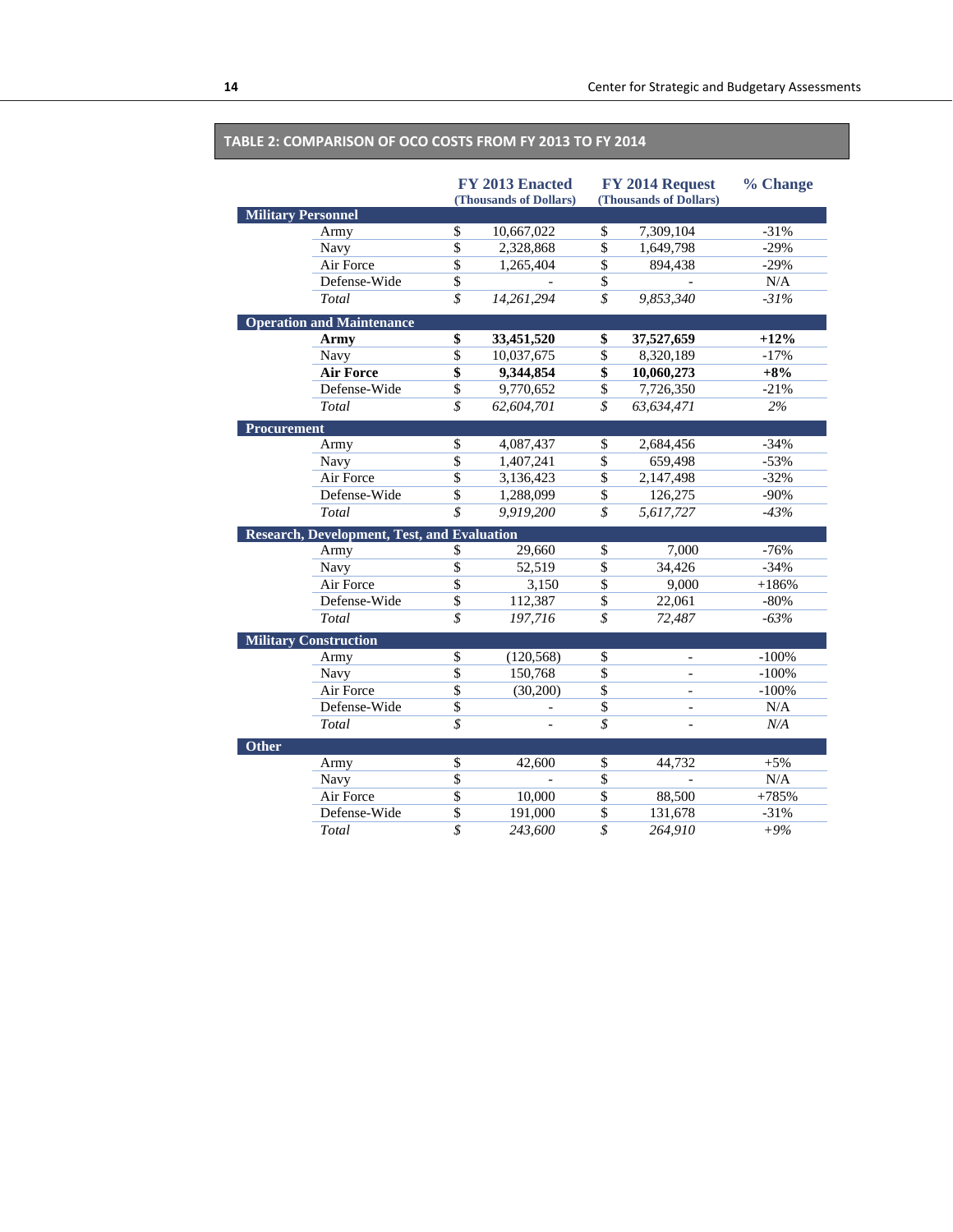## **III. PRIOR DEFENSE BUDGET CYCLES**

Since the end of World War II, the U.S. defense budget has risen and fallen in irregular cycles driven by both external threats and internal politics. The budget appears to be in the drawdown phase of one of these cycles—the fourth drawdown over the past six decades—which could have important implications for future defense capabilities and U.S. foreign policy. The defense budget reached its post-World War II high in FY 2010 and has since declined 21 percent (adjusting for inflation) through FY 2013, or 12 percent if war-related funding is excluded.<sup>19</sup> The total decline in FY 2013 alone was 13 percent (or 9.9 percent excluding war-related funding) due to sequestration and the ongoing drawdown in Afghanistan. This was the largest single-year percentage decline in the defense budget since the end of the Korean War. If prior drawdowns are any indicator, however, this drawdown may be far from over.

Figure 11 shows the total DoD budget and active duty military end strength over time, with the grey-shaded regions indicating the downturn phase of each budget cycle. At the end of the Korean War, for example, the defense budget fell 51 percent over three years, and total active duty end strength fell by 32 percent. Following the Vietnam War, the defense budget declined 25 percent over seven years while end strength declined 43 percent. In the 1980s, the budget peaked in FY 1985 and declined by 35 percent over the following 13 years, while end strength also declined by 35 percent. If the budget caps under the BCA stay in effect through FY 2021, as currently prescribed in law, and war-related supplemental funding is phased out by that time, the current drawdown would total 34 percent. Current DoD plans, which do not account for the cuts prescribed under the BCA, project a 7 percent decline in end strength.

In previous buildups, the military increased active duty end strength as its budget grew: an increase of 2 million personnel for the Korean War, 1 million for Vietnam, and more than 200 thousand during the 1980s buildup. In contrast, the most recent buildup did not involve a significant increase in the size of the force. Active duty end strength hovered around 1.5 million over the past decade as the Army and Marine Corps grew and the Air Force and Navy shed personnel. The lack of growth during the most recent buildup complicates the drawdown for DoD. If the Department reduces end strength in proportion to prior drawdowns, roughly one third or more, end strength would fall below 1.0 million for the first time since 1940.

 $\overline{a}$ 

**If the budget caps under the BCA stay in effect through FY 2021 and war‐ related supplemental funding is phased out by that time, the current drawdown would total 34 percent.**

<sup>&</sup>lt;sup>19</sup> Unless otherwise noted, all dollar figures in this paper are in FY 2014 constant dollars. Figures are adjusted for inflation using the GDP deflator from Office of Management and Budget Historical Table 10.1 in the FY 2014 President's Budget.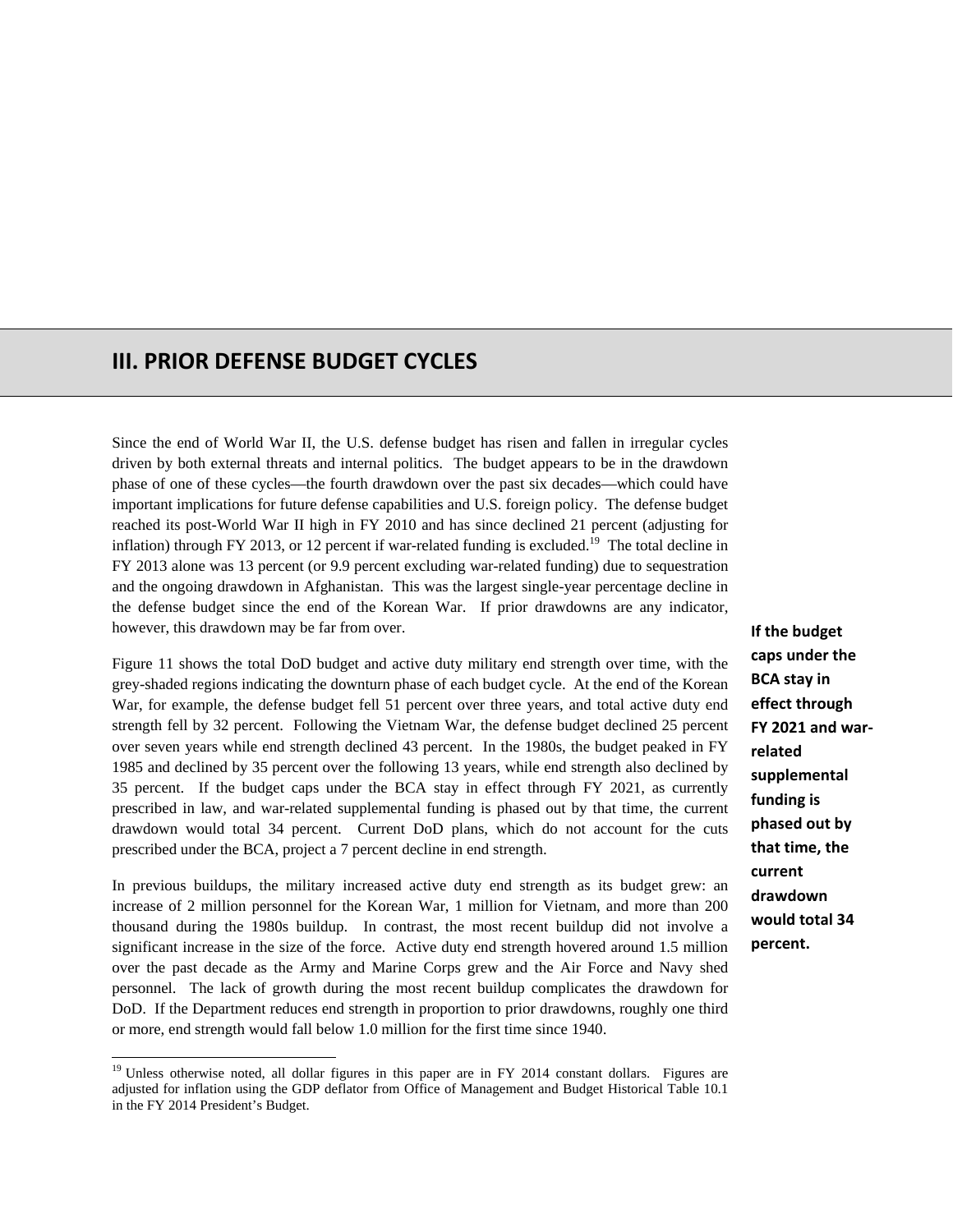

#### **FIGURE 11: U.S. DEFENSE BUDGET CYCLES FY 1948 TO FY 2013**

#### **Analysis of Prior Drawdowns by Major Account**

End strength reductions are by no means the only option for DoD in a drawdown. In prior drawdowns, reductions in end strength have been accompanied by reductions in other areas as well, such as procurement and RDT&E funding to develop and field new equipment and O&M funding to train personnel, maintain equipment, and otherwise support the force.



Procurement funding, shown on the left in Figure 12, is most directly correlated to the overall defense budget in terms of timing. In past drawdowns, the decline in procurement funding began and ended in the same years as the overall decline in the defense budget. While some procurement costs scale with the size of the force, since more people means more equipment will be needed, procurement costs can also vary independent of end strength as technology is used to substitute for

<sup>&</sup>lt;sup>20</sup> Data derived from *National Defense Budget Estimates for FY 2014*, Tables 2-1 and 6-8.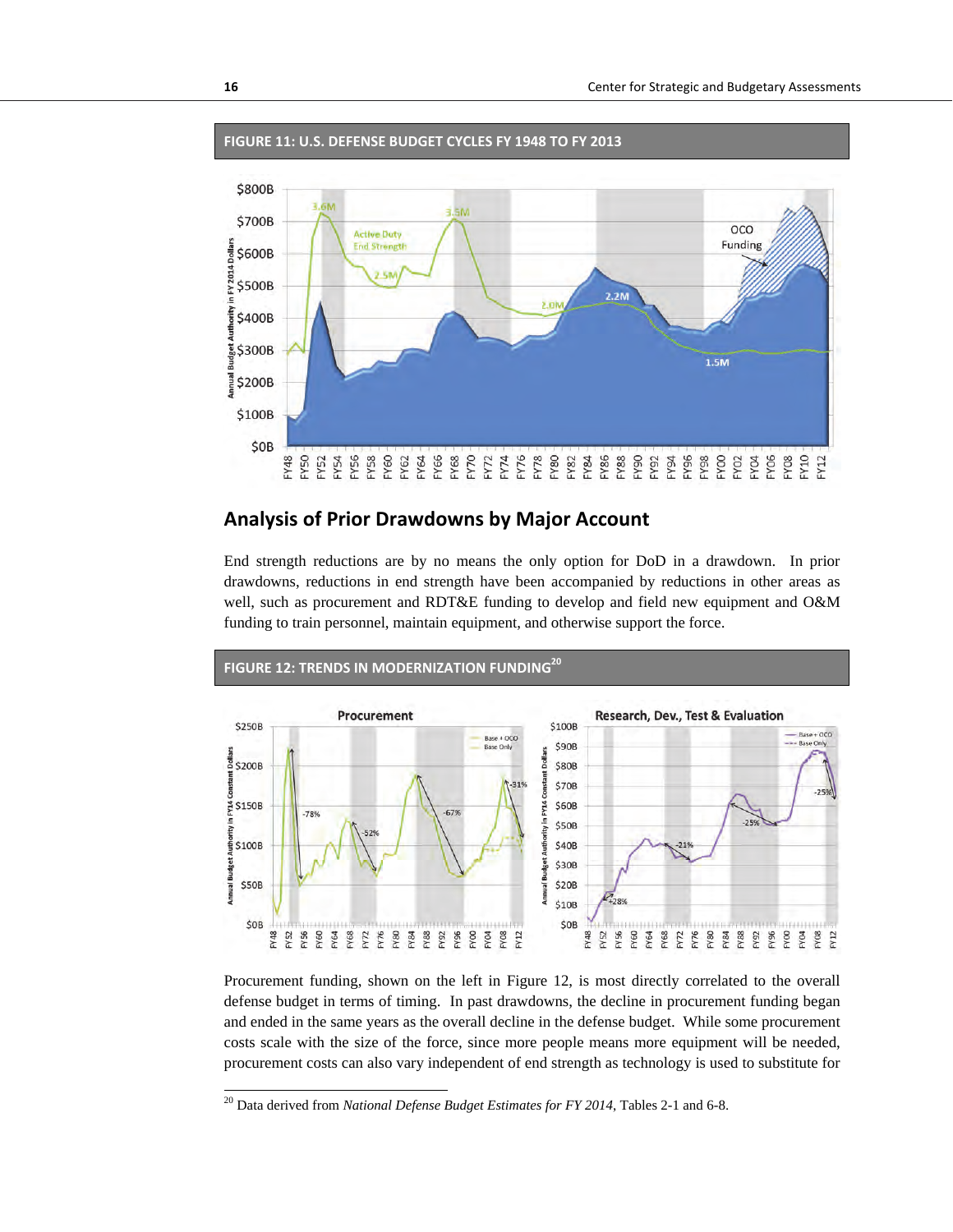labor. More advanced and expensive weapons systems can sometimes do the job of multiple legacy systems and can require fewer people to operate.

In the current budget cycle, the peak in procurement spending occurred in FY 2008, two years before the overall budget reached its high point. The FY 2008 peak in procurement funding coincided with a spike in war-related funding for the procurement of Mine Resistant Ambush Protected (MRAP) vehicles, deemed an urgent priority for on-going operations in Iraq and Afghanistan. Much of the most recent buildup in procurement spending was for war-related equipment and supplies. While the overall procurement budget increased 134 percent from FY 1998 to FY 2010, the base procurement budget increased 78 percent. Since the current downturn began in FY 2010, procurement funding has declined 31 percent overall, much of which is due to reductions in war-related procurements. It is also notable that in the both of the past two drawdowns, the procurement budget fell to roughly \$62 billion in FY 2014 dollars. If procurement funding reaches a similar floor in the current drawdown, it would mean an additional reduction of more than one third from the FY 2013 level of funding.

**In the past two drawdowns, the procurement budget fell to roughly \$62 billion in FY 2014 dollars.**

In contrast to the highly cyclic nature of procurement accounts, funding for research, development, test, and evaluation (RDT&E) looks more like a step function over time, as shown on the right in Figure 12. In each prior budget cycle, RDT&E funding grew more during the buildup phase than it declined during the drawdown. RDT&E costs are the upfront investment needed to develop new technologies and weapon systems. Unlike procurement funding, RDT&E costs generally do not scale as readily because the cost of development is fixed relative to the number of systems procured. For example, the Department can reduce the quantity of a particular weapon it plans to buy in a downturn and procurement funding will fall roughly in proportion, but RDT&E costs will not. In the current downturn, RDT&E funding has already fallen by as much or more than in all previous downturns. This is due to a number of major programs being cancelled while still in development, such as Future Combat Systems (FCS) and Transformational Satellite Communications (TSAT), and major programs such as the Joint Strike Fighter transitioning from development to production. Additional cuts in RDT&E funding would likely mean delayed development schedules and fewer new program starts relative to current plans.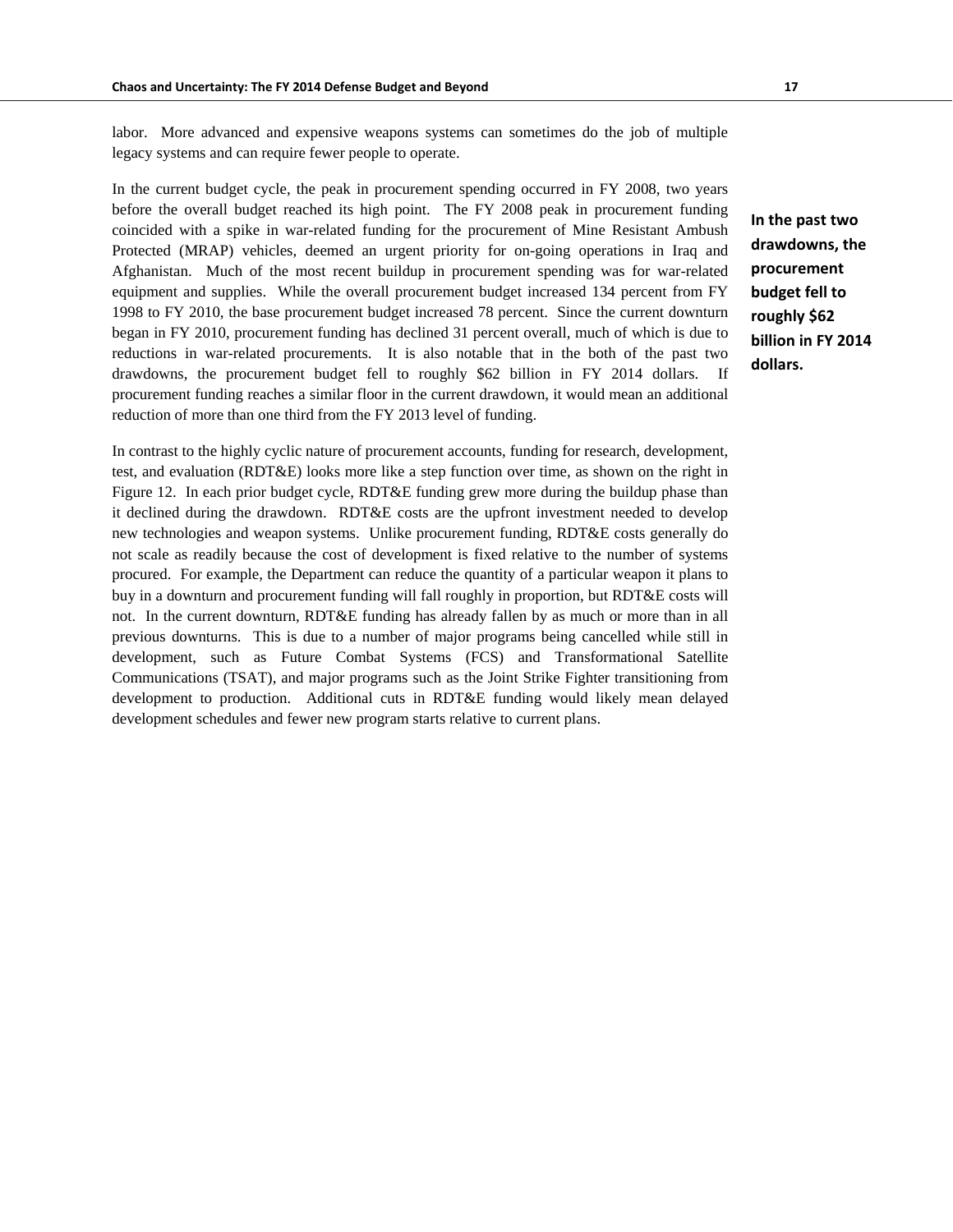**O&M - DHP per Service Member** 



#### **FIGURE 13: TRENDS IN MILITARY PERSONNEL AND O&M FUNDING PER SERVICE MEMBER21**

Base + OCO

**\$250K** 



The budgets for MILPERS and O&M exhibit a distinctly different pattern than funding for procurement and RDT&E. MILPERS and O&M costs logically scale with the size of the force because a larger force means there are more people to pay, train, and otherwise support. Looking at these costs on a per person basis isolates the effects of changing the size of the force from growth in the cost of paying and supporting personnel. As shown in Figure 13, MILPERS and O&M costs on a per person basis have been rising steadily over time regardless of whether the overall budget was rising or declining.<sup>22</sup>

Military personnel costs not only grew on a per person basis during previous downturns, they grew faster during the downturns than during the buildups. During the Vietnam buildup, for example, MILPERS per person grew at a real annual rate of 1.4 percent while during the downturn it grew at 6.7 percent. The higher rate of grow during that downturn was due in part to the transition to an all-volunteer force. Basic pay for junior personnel was increased substantially to attract a sufficient number of volunteers so that conscription would no longer be necessary. Similarly, in the 1980s budget cycle personnel costs grew at a real annual rate of 1.0 percent during the buildup and 1.9 percent during the downturn. In the current budget cycle, personnel costs grew at a real annual rate of 4.8 percent during the buildup (FY 1998 to FY 2010)—a significantly higher rate of growth than in previous buildups. This was due to a combination of higher pay raises than requested, broader use of enlistment and reenlistment bonuses, rapid growth in healthcare costs, and the enactment of new and expanded benefits. Excluding war-related personnel costs, the real annual rate of growth was 4.0 percent. In the first three years of the downturn, however, the cost per person has declined at a real rate of 0.9 percent due to reductions in war-related compensation costs.

This cycle may be different when it comes to personnel costs because the wars in Iraq and Afghanistan were the first major, protracted conflicts in American history fought with an allvolunteer force. Some of the enticements used to maintain recruiting and retention during the conflicts, such as bonuses, are inherently temporary. These measures should no longer be necessary once U.S. forces return home, making some part of the growth reversible in the

 $^{21}$  Data derived from National Defense Budget Estimates for FY 2014, Tables 2-1, 6-8, and 7-5.

<sup>&</sup>lt;sup>22</sup> For the purposes of this analysis, the Defense Health Program (DHP) budget is allocated to military personnel rather than O&M. DHP funds the military healthcare system for active duty and retired service members.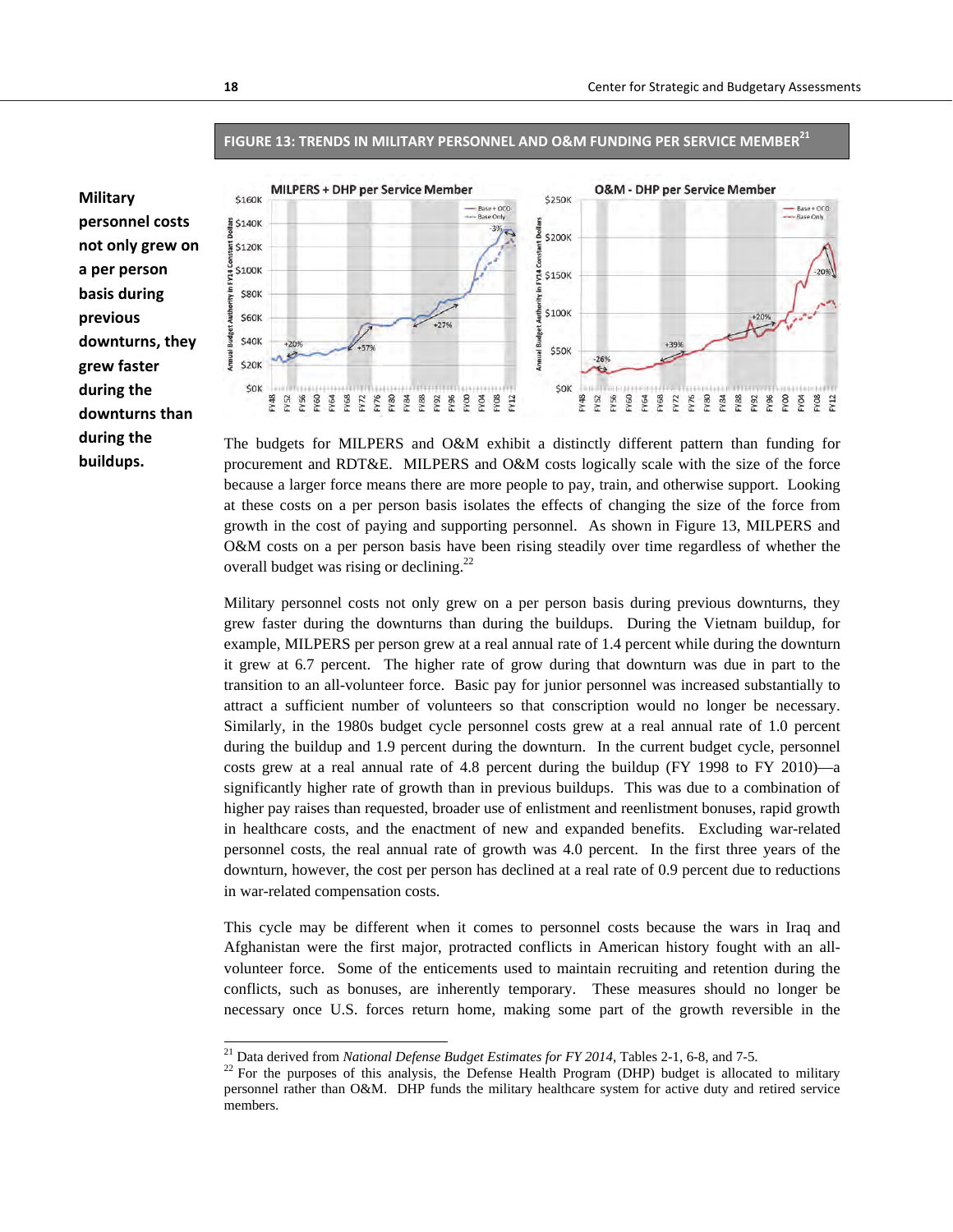downturn, as has already been observed. However, other increases in military compensation costs, such as new and expanded benefits and healthcare, are not automatically reversible in a downturn and may drive additional growth in the coming years as the cost of providing these benefits continues to grow.

The O&M budget funds military operations, training, maintenance of equipment, and support for military installations around the world. As shown in Figure 13, O&M funding on a per person basis grew at a somewhat consistent real annual rate of 2.8 percent from the end of World War II to the beginning of the war in Afghanistan. While the total O&M budget grew due to the conflicts in Korea and Vietnam, this growth was offset by a proportionate increase in military end strength, keeping the cost per person on its steady trajectory. The wars in Iraq and Afghanistan, however, did not hold to this pattern. Because the size of the military did not increase substantially over the past decade, the additional cost of operations in Iraq and Afghanistan resulted in a significantly higher cost per person. Included in the higher O&M cost per service member is the cost of contingency contractors used to perform services on the battlefield that were previously performed by uniformed military personnel, such as laundry, food service, maintenance, and some security functions. As one would expect, war-related O&M costs appear to be reversible because as the number of deployed service members has declined the O&M cost per person has also declined. If war-related costs are excluded, the annual growth in O&M costs per person from FY 2001 to FY 2013 remained steady at 2.8 percent, identical to the historical trend over the preceding five decades.

The O&M budget is also the primary source of funding for DoD's 800,000 civilian workers. DoD civilians support the uniformed military in a variety of functions, such as acquisition management, training, maintenance, and administration. Since the end of World War II, the ratio of civilian to active duty military personnel has averaged 0.48, meaning there have been roughly half as many civilian workers as uniformed military. Historically, this ratio has varied in counter cyclical manner, declining during buildups and increasing during drawdowns, as shown in Figure 14 where the gray-shaded areas represent drawdowns in the overall defense budget. In the most recent buildup, however, the size of the active force did not increase substantially while the size of the civilian workforce did. The ratio of civilian to military personnel has increased since FY 2003 as more than 120,000 civilians have been added to the workforce. In the FY 2014 request, the ratio of civilian to military personnel is projected to reach 0.57, the highest level since the end of World War II.



**FIGURE 14: SIZE AND COST OF THE DOD CIVILIAN WORKFORCE**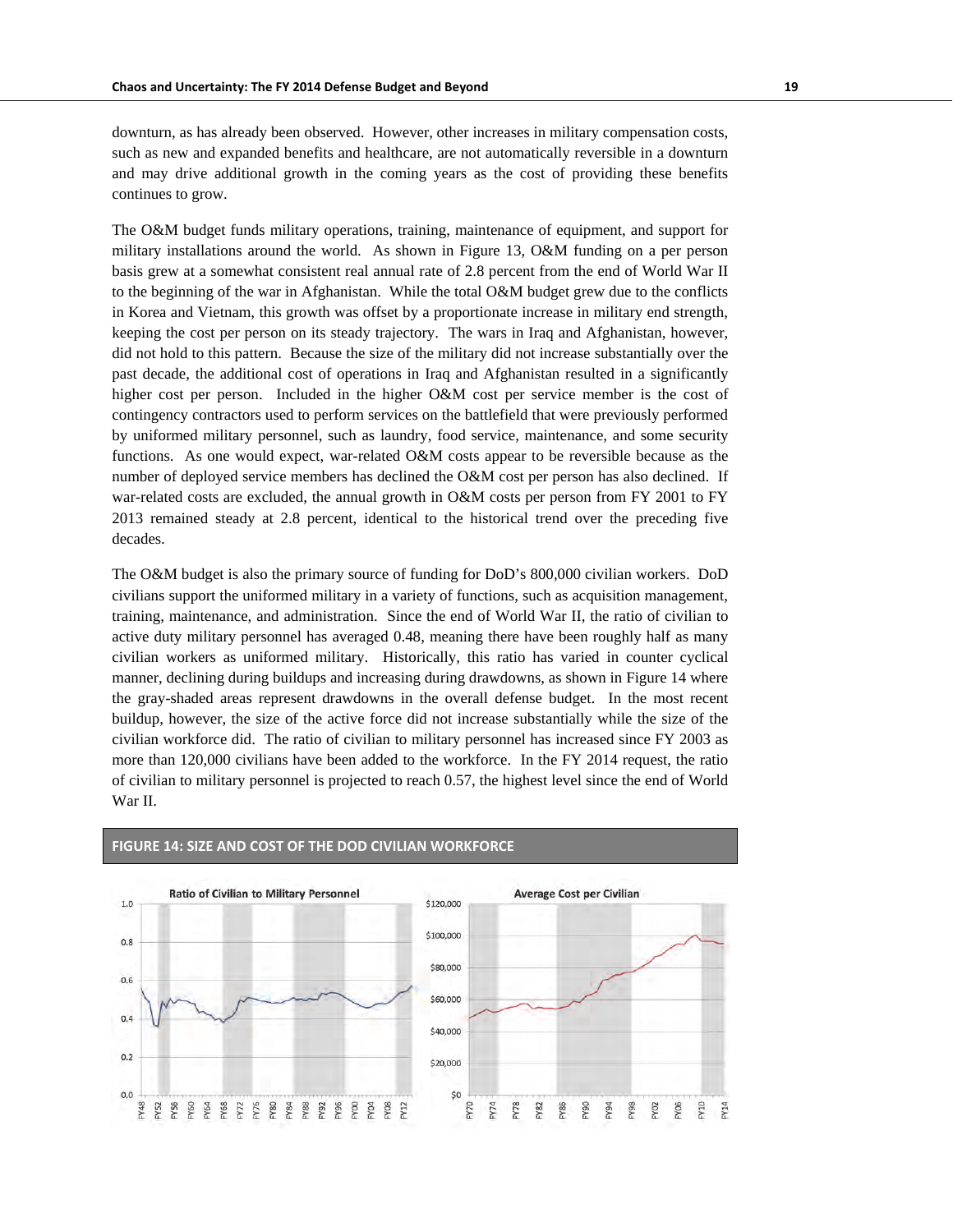The cost of DoD civilians, much like the cost of military personnel, has risen regardless of overall budget cycles and, like military personnel costs, has accelerated during downturns. Civilian personnel costs grew at a real annual rate of 1.9 percent from FY 1998 to FY 2010, compared to 4.8 percent for military personnel over the same period (4.0 percent if war-related costs are excluded). The average cost per civilian has declined so far in this drawdown, due in part to three consecutive years without a pay raise. Even in a period of low inflation, stagnant pay amounts to a real reduction in pay. The FY 2014 request does not provide a detailed plan for reducing the civilian workforce, beyond the 26,000 personnel that would be cut as part of a BRAC. If historical trends hold true, however, the civilian workforce could be cut by one-fifth to one-third from its current level, and the cost per civilian employee could begin growing again at 1 to 2 percent above inflation.

#### **Analysis of Prior Drawdowns by Service**

A persistent myth in defense circles is that the Services' each receive equal shares of the budget, creating an equilibrium that is difficult, if not impossible, to break. In truth, the Services have never received equal shares of the budget. Moreover, the Services' shares of the budget have varied significantly over time and the defense-wide share of the budget has grown significantly. Since the end of World War II, each Service has at one point been at the top, receiving a greater share than the other two. As shown in Figure 15, the Air Force garnered the largest share of the budget from FY 1955 to FY 1967, the Navy received the greatest share for all but two years from FY 1972 to FY 2002, and the Army has received the most since FY 2003.



**Previous drawdowns have resulted in significant budgetary shifts among the Services.**

 $\overline{a}$ 

Previous drawdowns have resulted in significant budgetary shifts among the Services. In the drawdown following the Korean War, the Army budget was cut disproportionately more than the other Services, falling by 65 percent. In comparison, the Air Force budget dropped by 48 percent

<sup>23</sup> Data derived from Office of the Under Secretary of Defense (Comptroller), *National Defense Budget Estimates for FY 2014* (Washington, D.C., Department of Defense: May 2013), Table 6-10.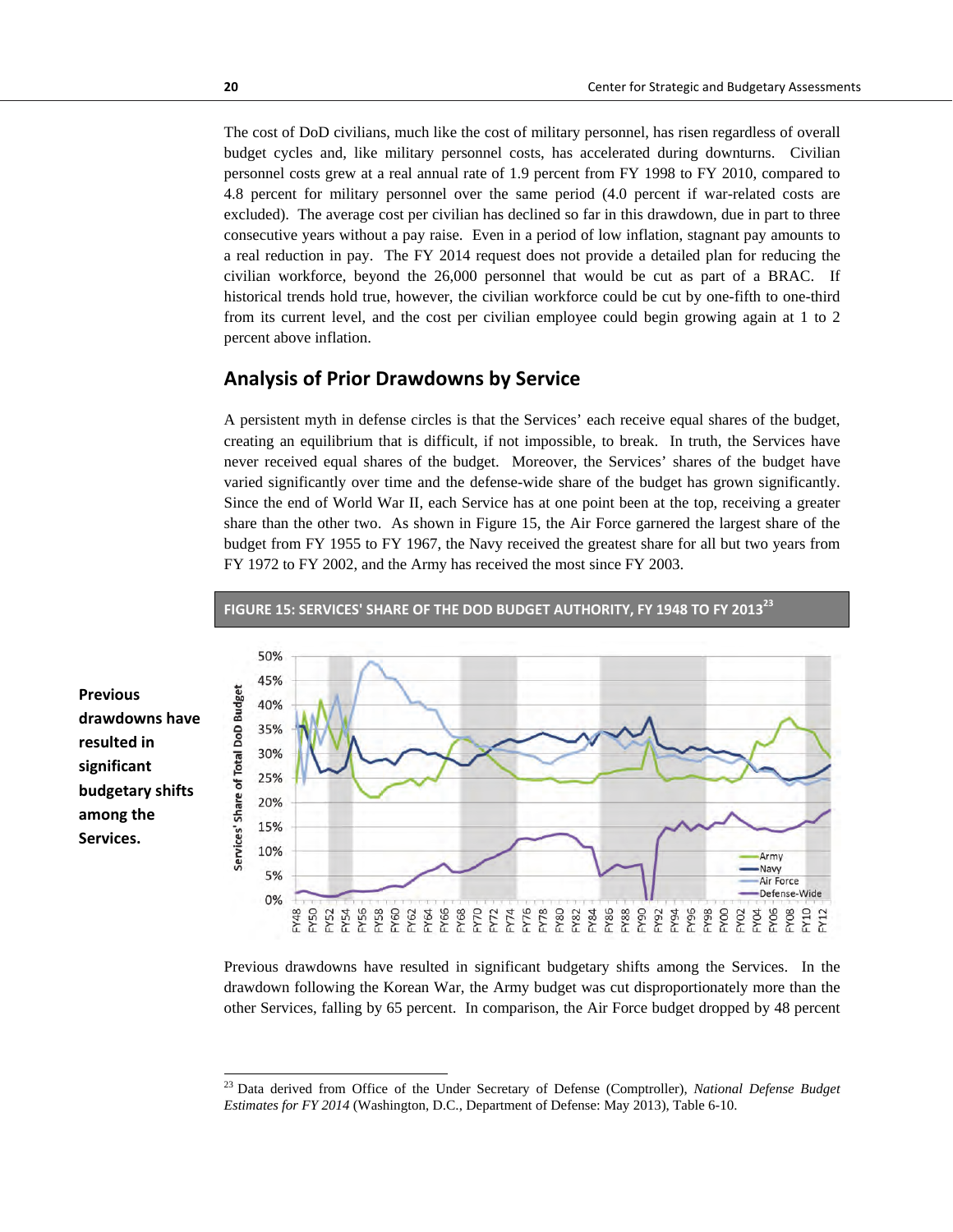and the Navy fell by 39 percent.<sup>24</sup> Defense-wide accounts, which do not belong to a Service but report directly through the Office of the Secretary of Defense, grew by 27 percent during the post-Korean War downturn, although they remained relatively small at just 2 percent of the total DoD budget.

This shift in resources was in part a result of Eisenhower's "New Look" at defense, which called for a greater reliance on nuclear weapons to deter Soviet aggression rather than maintaining a large ground force to wage another large-scale, conventional conflict like Korea. This policy was formalized in National Security Council (NSC) document 162/2, which was finalized on October 30, 1953.<sup>25</sup> The first budget submitted under the new strategy was the FY 1955 request, delivered to Congress in January 1954. This budget marked the end of the drawdown and a significant shift in resources among the Services. The Air Force emerged from the Korean War drawdown with the largest share of the budget, receiving an average of 42 percent of the total DoD budget from FY 1955 to FY 1967 as it built its strategic bomber and missile forces. In comparison, the Army received an average budget share of 24 percent and the Navy 30 percent over the same period.

The Vietnam drawdown marked another shift in resources among the Services. In this drawdown, the Army and Air Force were cut by 44 percent and 32 percent, respectively, while the Navy was reduced by only 12 percent. Defense-wide accounts grew by 61 percent during the downturn, exceeding ten percent of the total budget for the first time in FY 1973. The Navy took command of the budget in FY 1972, receiving the largest share of the budget for 29 of the next 31 years, averaging 33 percent.

The 1980s budget cycle was different from Vietnam and Korea because the buildup was not driven by an armed military conflict. As a result, the 1980s buildup focused more on procurement of weapon systems, many of which had their technological roots in the RDT&E investments of the 1970s, such as space-based capabilities, precision-guided munitions, and stealth. The 1980s buildup favored the Air Force, increasing its budget by 102 percent compared to an 84 percent increase for the Army and an 88 percent increase for the Navy. At the peak of the buildup, the Air Force briefly regained its place at the top of the budget. The downturn that followed was more evenly distributed, with the Army and Navy being cut by 38 percent and 42 percent, respectively, and the Air Force by 45 percent. As in previous downturns, defense-wide accounts experienced an increase in funding even as the overall budget declined.

-

 $24$  The Marine Corps budget is included in the Department of the Navy's budget and thus is not analyzed separately.

<sup>25</sup> A digital copy of NSC 162/2 can be found at: https://www.fas.org/irp/offdocs/nsc-hst/nsc-162-2.pdf.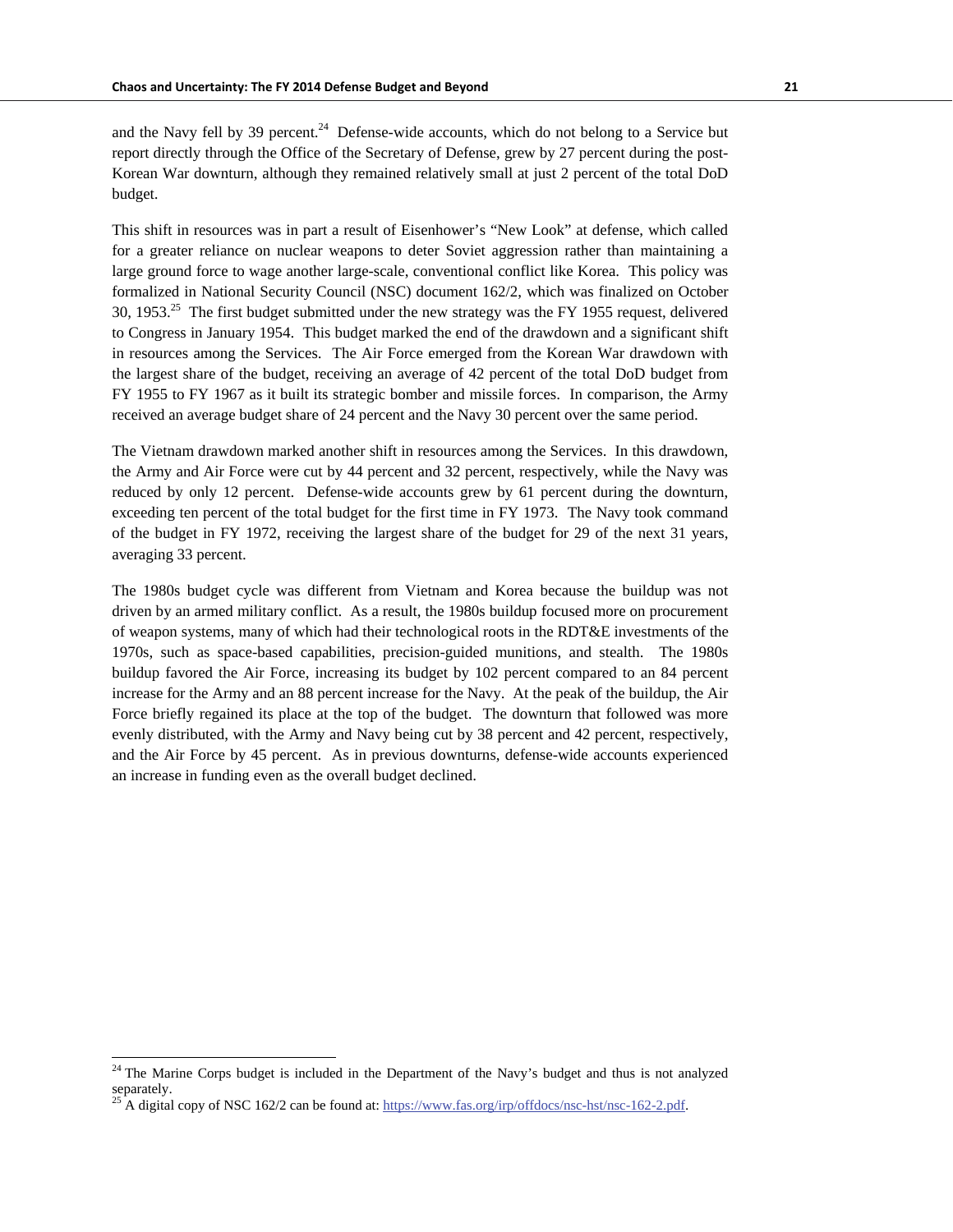

#### **FIGURE 16: TRENDS IN SERVICE BUDGETS26**

In the drawdown underway for the past three years, the Services' budgets have declined at dissimilar rates. The Army budget has seen the greatest decline, 34 percent, due primarily to the reduction in war-related funding, while the Air Force and Navy budgets have declined 18 percent and 13 percent respectively. Even defense-wide accounts have declined by 10 percent during this drawdown, driven by a reduction in war-related funding for activities such as the Joint Improvised Explosive Device Defeat Organization (JIEDDO). Even if war-related funding is excluded, the reductions in this drawdown follow a similar pattern, with the Army base budget declining the most (18 percent), followed by the Air Force (15 percent) and the Navy (10 percent). The defense-wide base budget, however, has increased 1 percent over the past three years.

<sup>26</sup> Data derived from Office of the Under Secretary of Defense (Comptroller), *National Defense Budget Estimates for FY 2014* (Washington, D.C., Department of Defense: May 2013), Tables 2-1 and 6-10.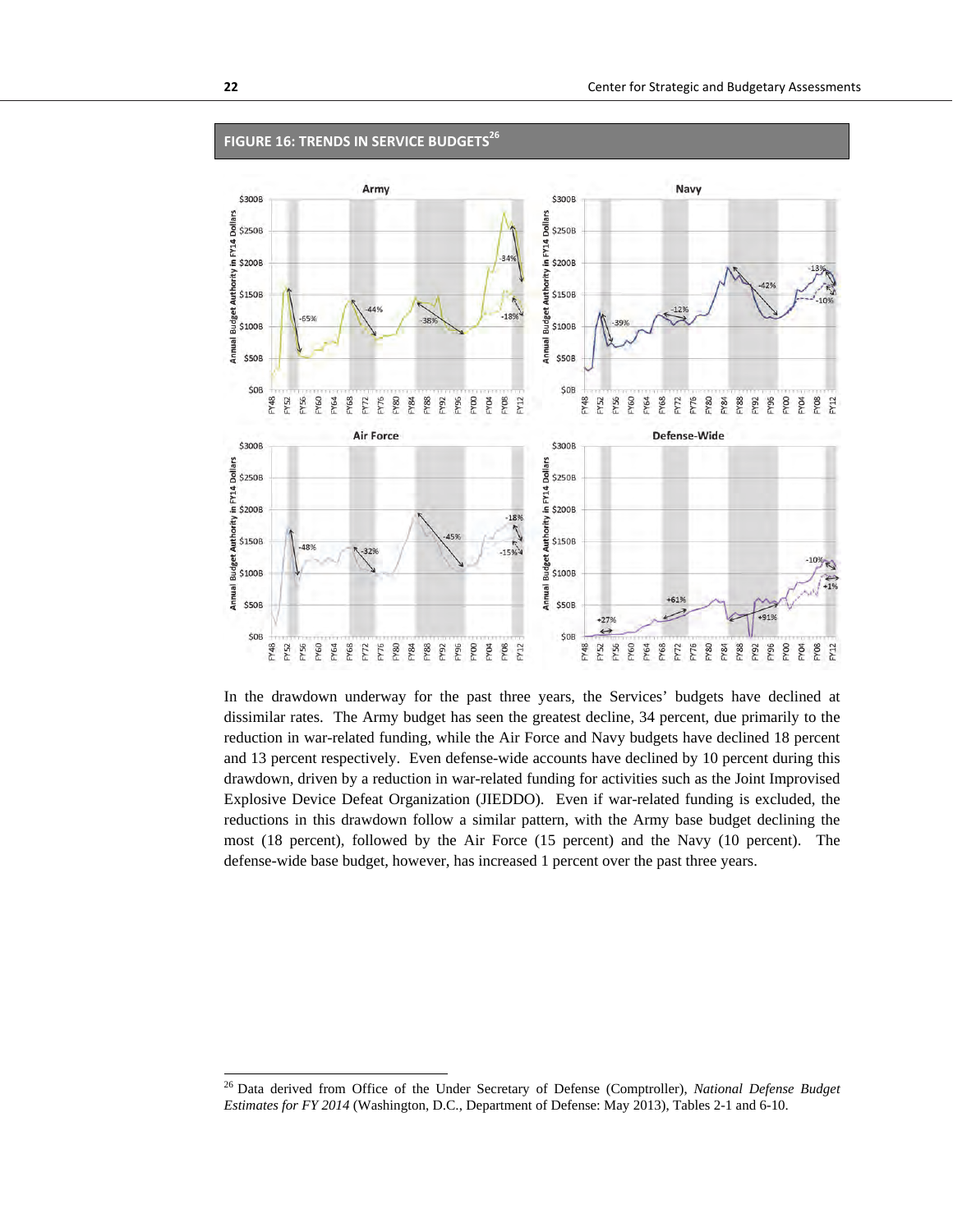## **IV. WHAT TO EXPECT IN THE CURRENT DRAWDOWN**

What is not yet known is how much more the defense budget will decline during this drawdown and what shape that decline will take. While prior drawdowns are useful to understand the type of change this drawdown could portend, historical trends are not a reliable predictor of future decisions regarding the defense budget's size and shape. The current drawdown is unique in many ways, just as each of the prior drawdowns analyzed were unique in their own ways. The current drawdown is fundamentally different because the buildup was driven by two large-scale, simultaneous, protracted wars fought with an all-volunteer force. Moreover, the military did not grow its active duty end strength significantly in response to these conflicts, as was the case in prior buildups. While the Army and Marine Corps added some 100,000 troops—an increase they are already beginning to roll back—the Air Force and Navy cut personnel and force structure. Throughout the past decade of conflict, the number of ships in the Navy declined from 344 to 288; the number of aircraft in the Air Force declined from 6,228 to 5,244; and the average age of Air Force aircraft increased from 19.6 years to 24.4 years.<sup>27</sup> Rather than getting larger and more expensive, in this buildup the military became smaller, older, and more expensive.

Each year the administration submits a five-year plan, known as the Future Years Defense Program (FYDP), with its budget request. While the FYDP projects future defense spending for every program, project, and activity within DoD, these projections have often proven to be overly optimistic (or pessimistic) in the past. Figure 17 compares the FYDPs released with each budget request (shown in dashed lines) to the actual funding appropriated by Congress (shown in the solid black line). In the drawdown that began in the late 1980s, the FYDPs submitted each year projected continued growth in defense spending even as the budget declined year after year. A similar, albeit less pronounced, discrepancy appears to be occurring at present. In this drawdown, as in the 1980s, the budget is declining faster and deeper than the FYDP planning process anticipates. Thus, the FY 2014 budget request and FYDP is at best a lagging indicator of where the defense budget may be headed in the coming years.

 $\overline{a}$ 

**Rather than getting larger and more expensive, in this buildup the military became smaller, older, and more expensive.**

<sup>&</sup>lt;sup>27</sup> The reductions cited are from FY 1998 to FY 2010. Ship counts are from the Navy History and Heritage Command web site: http://www.history.navy.mil/branches/org9-4.htm. Air Force aircraft inventory and average age are derived from Air Force Magazine Almanacs from May 1999 and May 2011, which can be found at: http://www.airforcemag.com/Almanacs/Pages/default.aspx.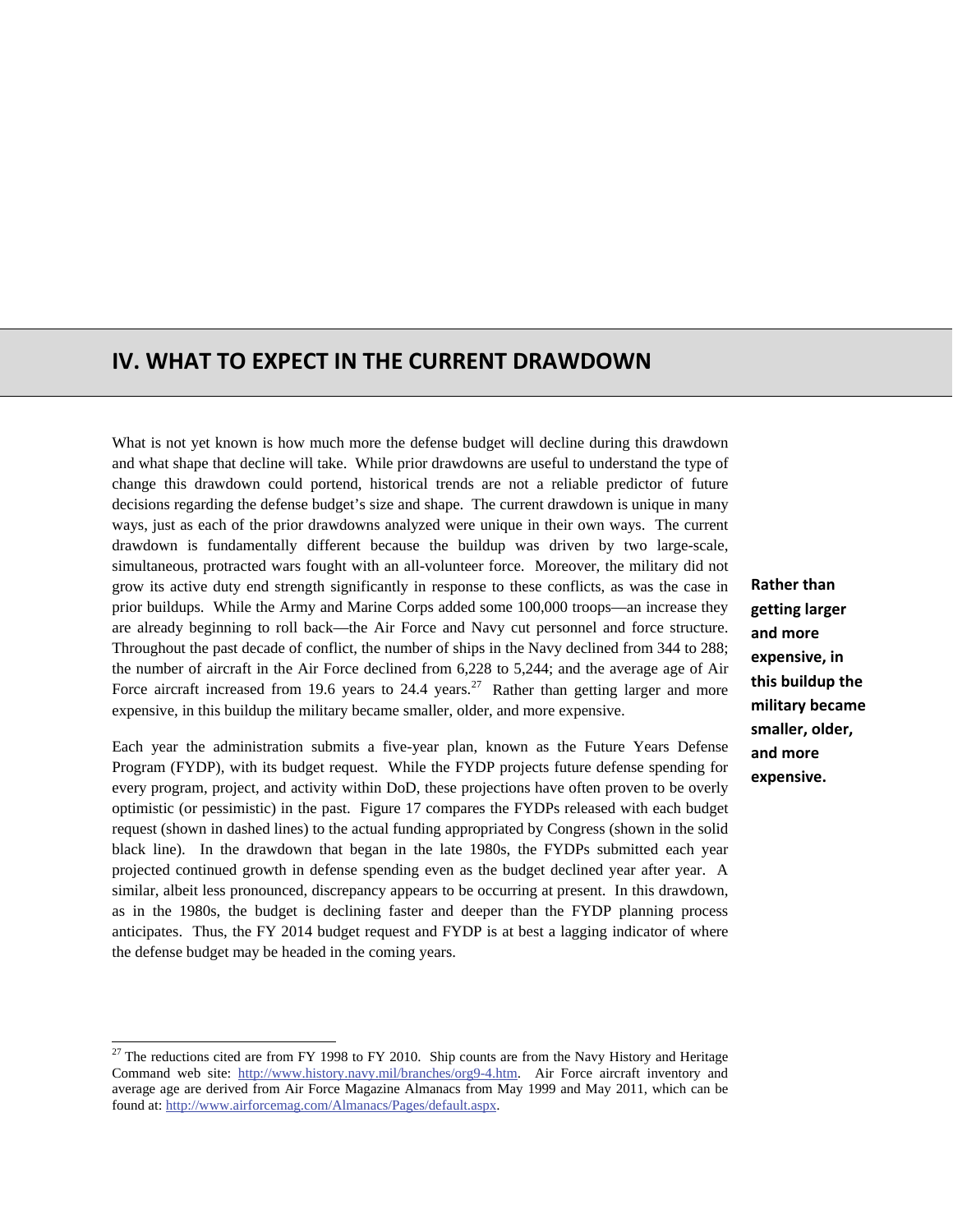

**FIGURE 17: FYDP BUDGET SUBMISSIONS COMPARED TO ACTUAL BUDGET AUTHORITY28**

The current budget caps prescribed for defense under the BCA may provide a more likely scenario for the future direction of the budget than the FYDP. As shown in Figure 18, these budget caps require an additional reduction in the base budget for FY 2014, after which the budget would begin growing slightly faster than inflation. Assuming war-related funding continues to decline at a steady pace through FY 2021, this drawdown scenario would span 11 years and involve a total decline of 34 percent in the annual DoD budget to roughly \$500 billion by FY 2021 (in FY 2014 dollars).

A much deeper decline would occur if the current drawdown more closely mimics previous budget cycles. In such a scenario, shown in Figure 19, procurement funding could fall to roughly \$62 billion, the level reached at the end of the 1980s and Vietnam drawdowns. RDT&E funding has already been reduced as much as in any previous cycle and thus could stay near the FY 2013 level of \$65 billion. End strength could be cut by roughly one third from its peak, as in previous drawdowns, leaving 1.0 million service members on active duty. It is unlikely the growth in military personnel costs per person could accelerate during this downturn, given the unusually high rate of growth experienced during the buildup, but real growth of 2 percent annually would be in line with the 1980s drawdown. O&M costs per person in the base budget could continue growing at their historical rate of 2.8 percent annually, and war-related supplemental funding could be gradually phased out by FY 2021. Assuming a steady \$10 billion level of funding for military construction, family housing, and other accounts, the annual DoD budget under this scenario would fall to roughly \$415 billion in FY 2014 dollars, 17 percent lower than under the BCA drawdown scenario.

<sup>&</sup>lt;sup>28</sup> Data derived from annual President's Budget Requests from FY 1980 to FY 2014. Inflation adjustment accounts for differences between the rate of future inflation predicted in each budget request and the actual rate of inflation experienced.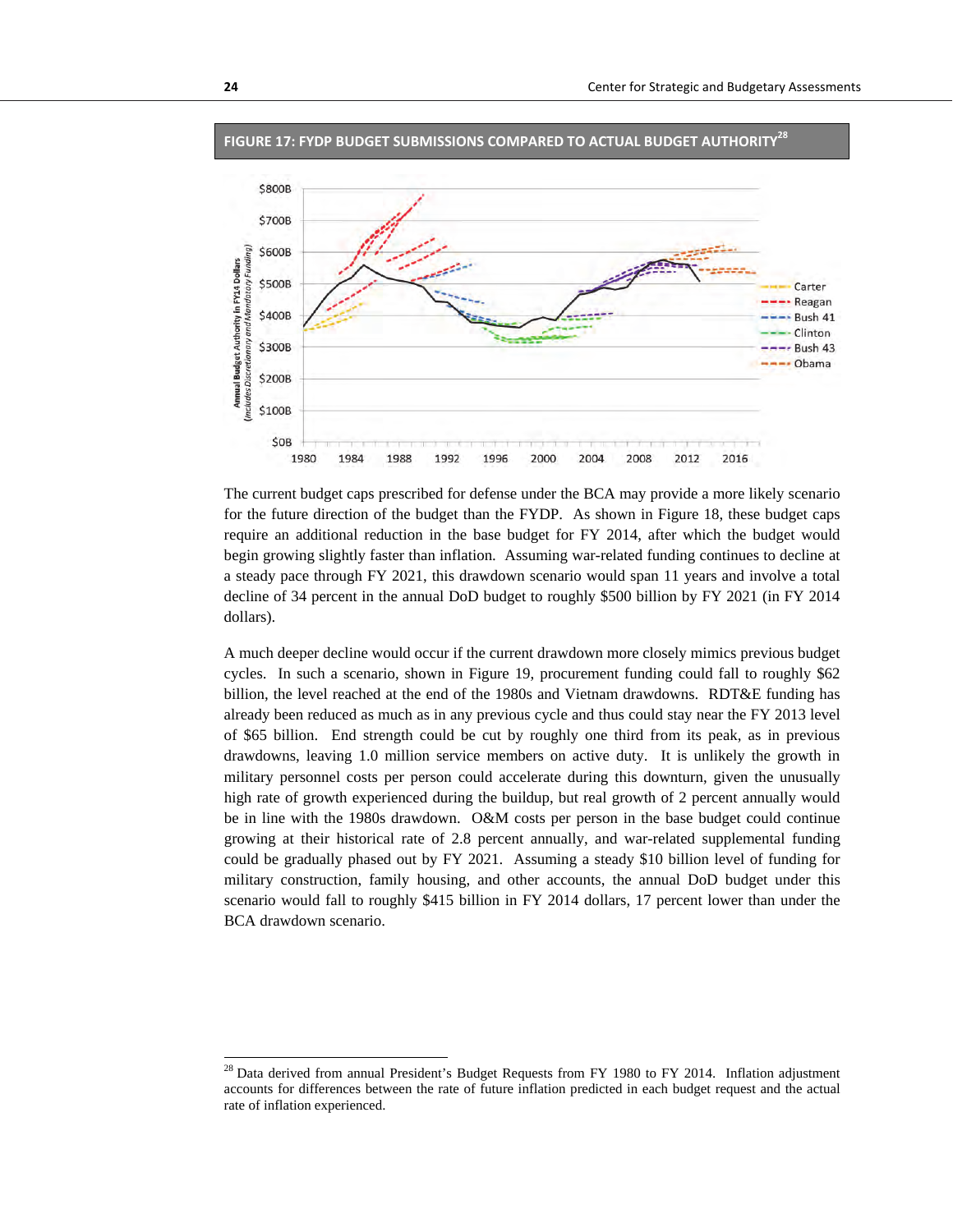

## **FIGURE 19: NOTIONAL HISTORICAL TRENDS SCENARIO30** \$800B oco \$700B Funding nnual Budget Authority in FY 2014 Dollars \$600B \$500B \$400B \$300B \$200B \$100B Actual  $$OB$

 $^{29}$  Assumes the BCA budget caps remain in effect without any revisions and that war-related funding (which the BCA allows to exceed the budget caps) declines gradually as follows: FY14 \$79 billion (B), FY15 \$40B, FY16 \$30B, FY17 \$20B, FY18 \$15B, FY19 \$10, FY20 \$5B, FY21 \$0B. This is not intended to be a prediction but rather a plausible scenario for how these costs could gradually decline.

<sup>&</sup>lt;sup>30</sup> Assumes the drawdown occurs evenly over the same period as the BCA budget caps (for the purposes of comparison) and assumes the same pace of reduction in war-related costs as the BCA drawdown scenario.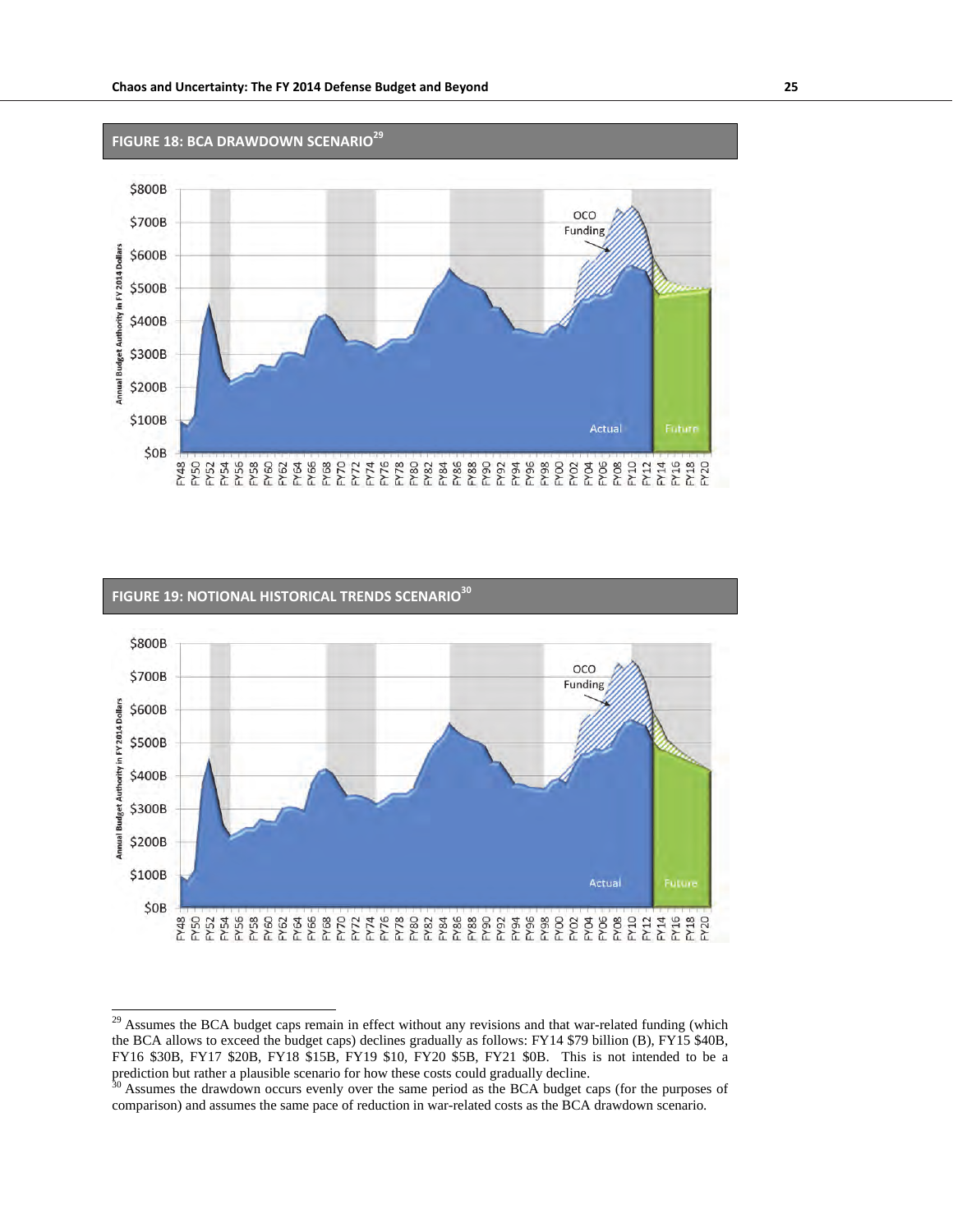While the Defense Department has yet to release a detailed plan for the reductions required under the BCA scenario, it conducted the Strategic Choices and Management Review (SCMR) to explore the options available. The SCMR framed the range of available options as a choice between preserving near-term capacity or future capability. Preserving capacity would limit reductions in the size of the force, although end strength would still be cut by up to 70,000 in the Army and 12,000 in the Marine Corps and the number of carrier strike groups could be reduced by two. It could also result in major acquisition programs being cancelled or delayed, such as the Joint Strike Fighter, the next-generation bomber, and the expanded payload module for Virginiaclass submarines, which would adversely affect the future capability of U.S. forces, particularly in a more contested environment than that experienced in either Iraq or Afghanistan. In contrast, the "preserve capability" option presented in the SCMR would maintain key acquisition programs and instead take deeper cuts in near-term capacity: Army and Marine Corps end strength would be reduced by up to 110,000 and 32,000, respectively, from the levels currently planned; the number of carrier strike groups could be cut by three, leaving a total of eight; and the number of amphibious assault ships (small deck carriers for Marines) could be cut by three, resulting in a total of eight. $31$ 

The SCMR, however, only considered cuts as deep as the BCA. Under the notional historical trends scenario where the cuts are deeper, there would be less of a choice between cutting capacity or capability—DoD would have to do both. Cutting total active end strength by one third, as this scenario assumes, would require significant reductions in force structure beyond just ground forces. Likewise, reducing the procurement budget to \$62 billion would require wide-ranging terminations of current and planned modernization programs, both large and small. Regardless of precisely how these cuts would be administered, the Defense Department would not have enough people or equipment to support its current level of commitments around the world to the same degree it does today, nor would it be able to make the requisite investments in new technologies needed to generate future capabilities.

<sup>&</sup>lt;sup>31</sup> For a more complete analysis of the Strategic Choices and Management Review and a comparison to the results of the Joint Think Tank Strategic Choices Exercise conducted by CSBA in May 2013, see: http://www.csbaonline.org/wp-content/uploads/2013/08/Comparison-to-SCMR.pdf.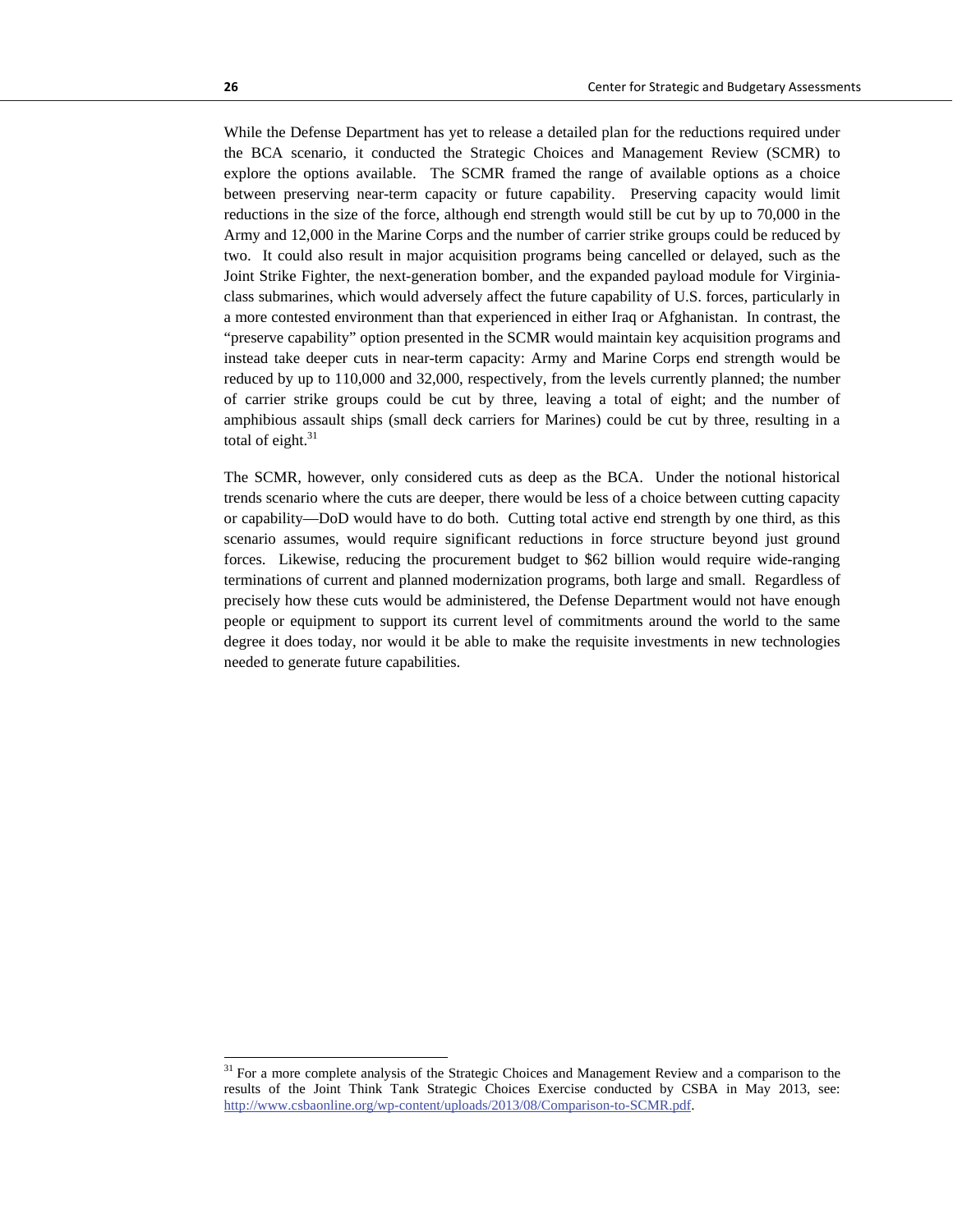## **V. FINAL THOUGHTS**

A saying often attributed to Mark Twain is that "history doesn't repeat itself, but it does rhyme." Given the current turmoil in the overall federal budget, it is impossible to predict with any certainty how or when the current defense drawdown will end. The fiscal uncertainty that began in 2011 with the enactment of the BCA has only grown worse over time with the failure of the Super Committee, sequestration going into effect, and the government shutdown. The BCA-level budget caps with the automatic reductions currently in effect once seemed like a worst-case scenario for the defense budget. Now that sequestration has gone into effect and the deepest part of the decline from FY 2012 to FY 2013 has already occurred, the BCA budget caps may be more of a ceiling than floor in the coming years.

The 2012 Defense Strategic Guidance calls for rebalancing to the Asia/Pacific region and maintaining U.S. military presence in the Middle East. This guidance, however, was issued before sequestration went into effect. If history is any indicator, the U.S. military is not likely to emerge from this drawdown with the capacity or capability to both increase its presence in the Asia/Pacific region and maintain its current level of presence in the Middle East. While U.S. forces could still be swung from one theater to another as needed in the event of a conflict, the military may not be able to address successfully two major, overlapping conflicts in different theaters. Moreover, forces engaged in forward presence missions cannot be swung as easily from one theater to another, and yet they can be a key factor in deterring a conflict from occurring in the first place.

Ultimately, a significant reduction in the defense budget means the United States will have to make a number of critical strategic choices in how it prepares for the future. Uncertainty in the budget does not absolve defense planners from making these difficult choices because future funding levels are never certain—Congress only appropriates one year at a time. Moreover, the current budget impasse may not be resolved until the drawdown is effectively over, at which point many of the critical decisions will have already been made for the Department by incremental reductions that chip away at programs and force structure year-by-year or, worse, by the blunt and indiscriminant mechanism of sequestration.

The 2014 Quadrennial Defense Review (QDR) and the FY 2015 budget request are an opportunity for the Defense Department to address the rapidly evolving budgetary and strategic situation. If the Department plans for the reduced budget caps in its FY 2015 request and uses the QDR as an opportunity to revise its strategic guidance according to these more realistic budget constraints, it **Now that sequestration has gone into effect and the deepest part of the decline from FY 2012 to FY 2013 has already occurred, the BCA budget caps may be more of a ceiling than floor in the coming years.**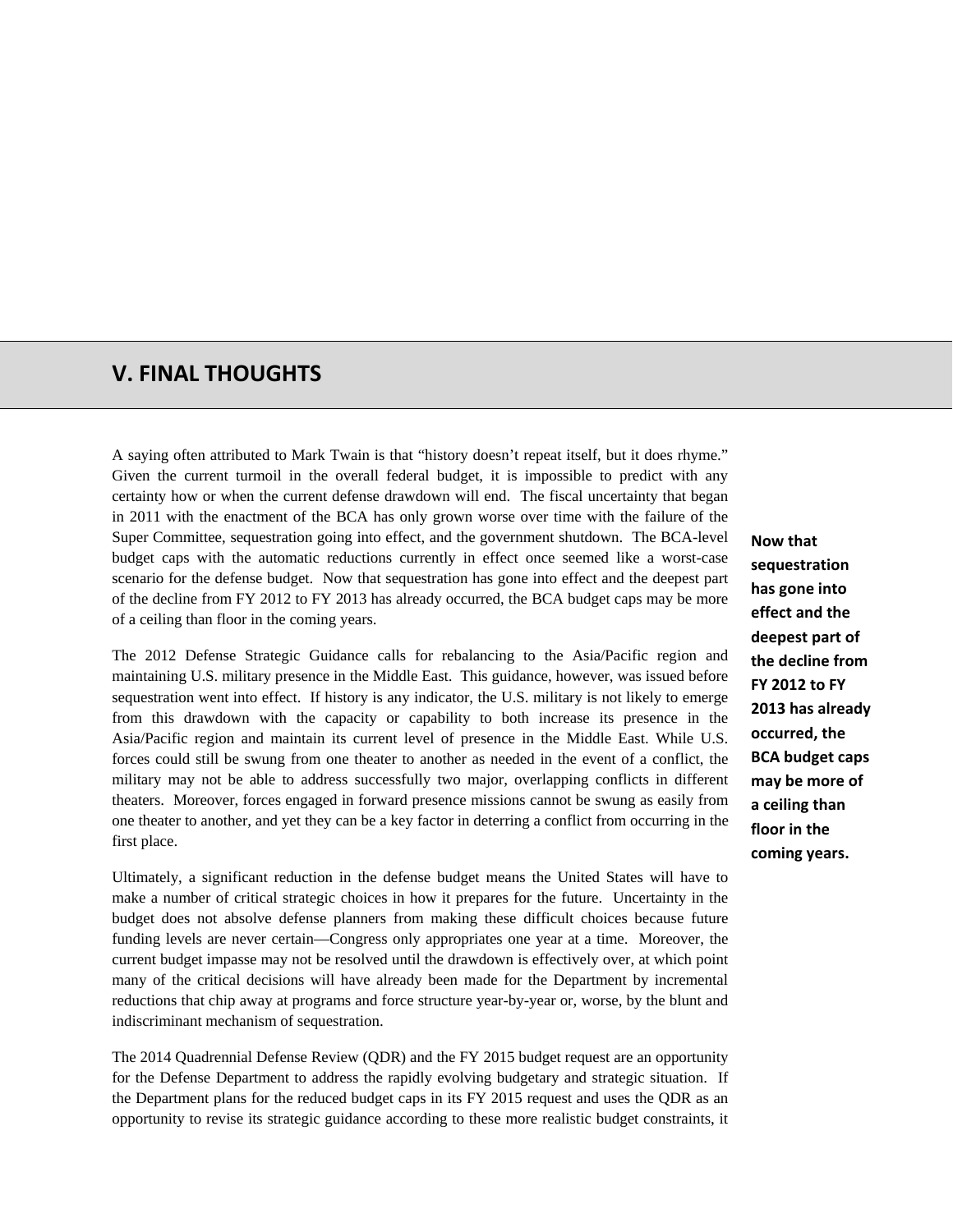will give DoD greater say in how cuts are implemented in the future. To be sure, this approach is not without risks. Proposing cuts makes it difficult to also argue against the cuts, and the specific cuts proposed are likely to meet stiff political resistance regardless of how they tie into a broader strategy. But the risk of inaction—continuing to propose unrealistic budgets that do not account for the cuts required by law—is arguably worse. As the past year has shown, the Pentagon's failure to plan for sequestration and its repeated warnings of the consequences did not prevent the cuts from taking place—it only served to limit the number of options available once sequestration went into effect. The Department now has a window of opportunity, albeit a small one, to revise its budget and strategic guidance to fit within more realistic resource constraints. In these uncertain and chaotic times, a strategic choice deferred can quickly become a choice denied.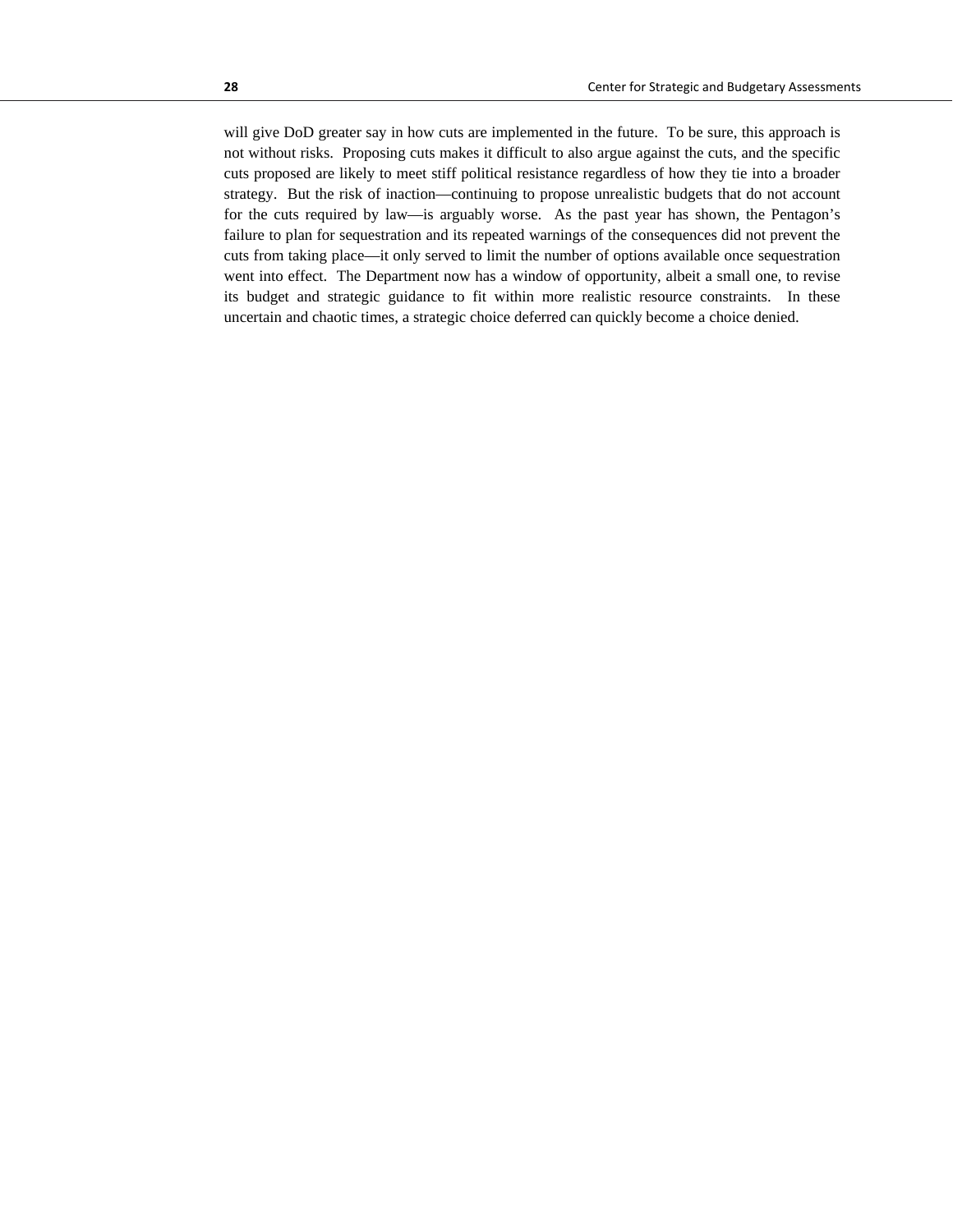# **APPENDIX**

 $\overline{a}$ 

# **Sequestration Cuts by Title<sup>32</sup>**

| <b>Account</b>   | <b>FY13 Total</b><br><b>Enacted</b> | <b>Prior Year</b><br><b>Unobligated</b><br><b>Funds</b> | <b>Total</b><br><b>Budgetary</b><br><b>Resources</b> | <b>Sequester from</b><br><b>Prior Year</b><br><b>Funds</b> | <b>Sequester from</b><br><b>FY13 Funds</b> | <b>Total Sequester</b> | % Cut from<br><b>Sequestration</b> | % of<br>Sequestration,<br><b>Cuts from</b><br><b>Unobligated</b><br><b>Funds</b> |
|------------------|-------------------------------------|---------------------------------------------------------|------------------------------------------------------|------------------------------------------------------------|--------------------------------------------|------------------------|------------------------------------|----------------------------------------------------------------------------------|
| <b>MILPERS</b>   | \$149,651,297                       | \$0                                                     | \$149,651,297                                        | \$0                                                        | \$0                                        | \$0                    | 0.0%                               | N/A                                                                              |
| <b>O&amp;M</b>   | \$272,763,132                       | \$9,485,065                                             | \$282,248,197                                        | $-$ \$859,594                                              | $-$19,467,335$                             | $-520,326,929$         | $-7.2%$                            | 4.2%                                                                             |
| Procurement      | \$109,769,635                       | \$36,748,595                                            | \$146,518,230                                        | $-54,119,184$                                              | $-$5,670,856$                              | $-$9,790,040$          | $-6.7%$                            | 42.1%                                                                            |
| <b>RDT&amp;E</b> | \$69,592,266                        | \$4,973,013                                             | \$74,565,279                                         | $-$633,157$                                                | $-$5,421,673$                              | $-$6,054,830$          | $-8.1%$                            | 10.5%                                                                            |
| <b>MILCON</b>    | \$8,961,948                         | \$9,649,418                                             | \$18,611,366                                         | $-5316,390$                                                | $-$504,523$                                | $-$ \$820,913          | $-4.4%$                            | 38.5%                                                                            |
| <b>Other</b>     | \$4,404,494                         | \$1,361,291                                             | \$5,765,785                                          | $-538,274$                                                 | $-5185,832$                                | $-5224,106$            | $-3.9%$                            | 17.1%                                                                            |
| <b>Total</b>     | \$619,547,266                       | \$63,578,673                                            | \$683,125,939                                        | $-56,004,873$                                              | $-531,436,051$                             | $-537,440,924$         | $-5.5%$                            | 16.0%                                                                            |

<sup>32</sup> Data derived from Office of the Under Secretary of Defense (Comptroller), *Department of Defense Report on the Joint Committee Sequestration for Fiscal Year 2013* (Washington, DC: Department of Defense, June 2013).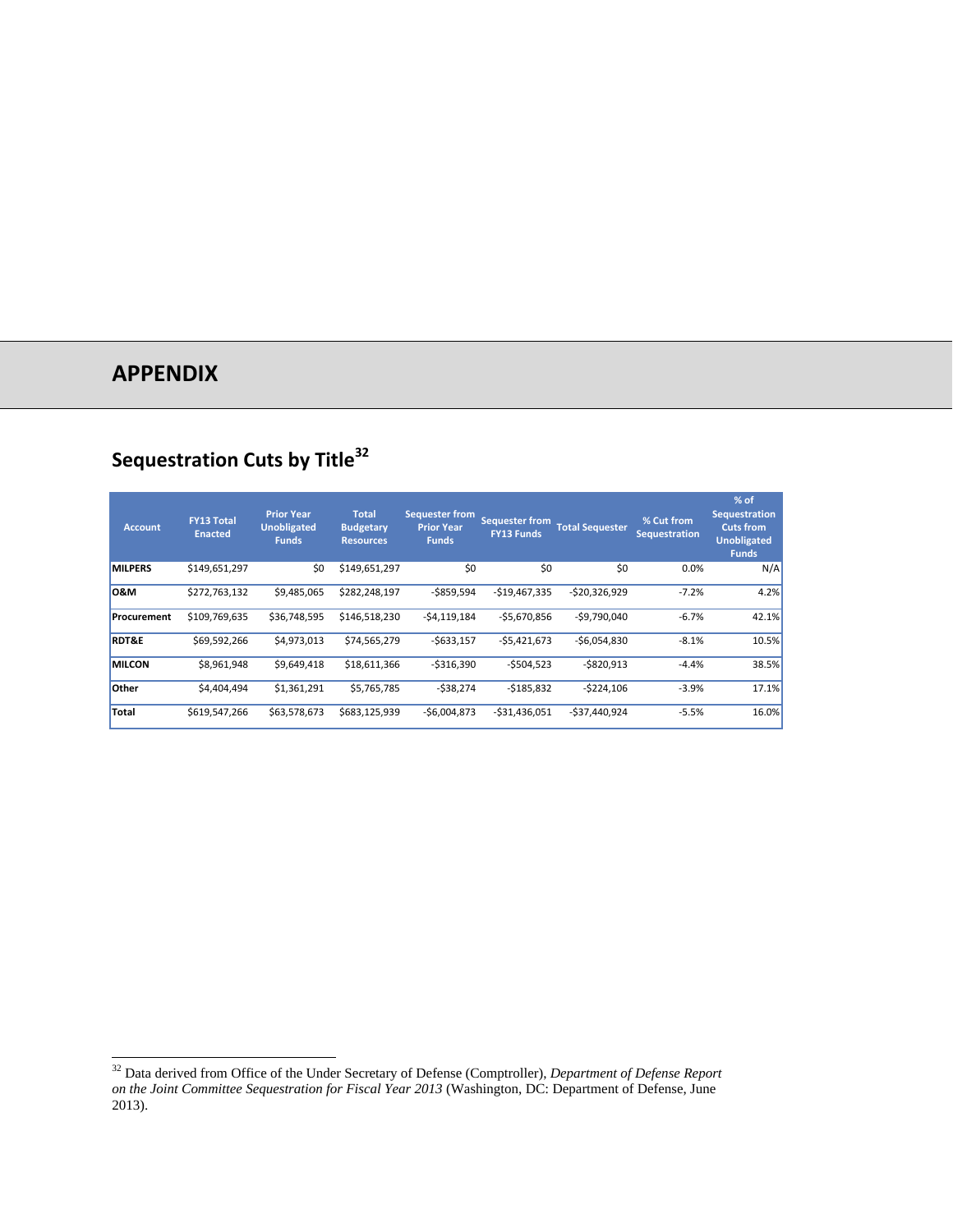# **Sequestration Cuts by Service and Title33**

|                  | <b>FY13 Enacted</b><br><b>Total</b> | <b>Prior Year</b><br><b>Unobligated</b><br><b>Funds</b> | <b>Total</b><br><b>Budgetary</b><br><b>Resources</b> | <b>Sequester</b><br>from Prior<br><b>Year Funds</b> | <b>Sequester</b><br>from FY13<br><b>Funds</b> | <b>Total</b><br><b>Sequester</b> | % Cut from<br><b>Sequestration</b> | % of<br><b>Sequestration</b><br><b>Cut from Prior</b><br><b>Year Funds</b> |
|------------------|-------------------------------------|---------------------------------------------------------|------------------------------------------------------|-----------------------------------------------------|-----------------------------------------------|----------------------------------|------------------------------------|----------------------------------------------------------------------------|
| Army             | \$178,853,245                       | \$17,214,972                                            | \$196,068,217                                        | -\$667,509                                          | -\$6,935,959                                  | -\$7,603,468                     | $-3.9%$                            | 8.8%                                                                       |
| <b>MILPERS</b>   | \$66,894,422                        | \$0                                                     | \$66,894,422                                         | \$0                                                 | \$0                                           | \$0                              | 0.0%                               | N/A                                                                        |
| <b>0&amp;M</b>   | \$79,466,592                        | \$4,890,288                                             | \$84,356,880                                         | \$0                                                 | $-$5,489,221$                                 | $-$5,489,221$                    | $-6.5%$                            | 0.0%                                                                       |
| Procurement      | \$20,521,578                        | \$7,137,419                                             | \$27,658,997                                         | -\$544,634                                          | $-$667,632$                                   | $-$1,212,266$                    | $-4.4%$                            | 44.9%                                                                      |
| <b>RDT&amp;E</b> | \$8,651,909                         | \$850,689                                               | \$9,502,598                                          | $-$92,765$                                          | $-$656,701$                                   | $-$749,466$                      | $-7.9%$                            | 12.4%                                                                      |
| <b>MILCON</b>    | \$2,675,850                         | \$4,187,770                                             | \$6,863,620                                          | $-530,110$                                          | -\$80,936                                     | $-$111,046$                      | $-1.6%$                            | 27.1%                                                                      |
| Other            | \$642,894                           | \$148,806                                               | \$791,700                                            | \$0                                                 | $-541,469$                                    | $-541,469$                       | $-5.2%$                            | 0.0%                                                                       |
|                  |                                     |                                                         |                                                      |                                                     |                                               |                                  |                                    |                                                                            |
| Navy             | \$173,115,697                       | \$18,750,772                                            | \$190,851,374                                        | -\$2,582,180                                        | -\$8,129,134                                  | -\$10,711,314                    | $-5.6%$                            | 24.1%                                                                      |
| <b>MILPERS</b>   | \$46,714,993                        | \$0                                                     | \$46,714,993                                         | \$0                                                 | \$0                                           | \$0                              | 0.0%                               | N/A                                                                        |
| <b>0&amp;M</b>   | \$61,870,765                        | \$15,101                                                | \$61,885,866                                         | \$0                                                 | $-$4,361,038$                                 | $-$4,361,038$                    | $-7.0%$                            | 0.0%                                                                       |
| Procurement      | \$44,666,429                        | \$15,481,446                                            | \$59,132,780                                         | $-$2,272,526$                                       | $-$2,339,630$                                 | $-$4,612,156$                    | $-7.8%$                            | 49.3%                                                                      |
| <b>RDT&amp;E</b> | \$16,746,608                        | \$1,161,044                                             | \$17,907,652                                         | $-$191,738$                                         | $-$1,279,440$                                 | $-$1,471,178$                    | $-8.2%$                            | 13.0%                                                                      |
| <b>MILCON</b>    | \$1,898,082                         | \$1,871,538                                             | \$3,769,620                                          | $-$101,146$                                         | $-$107,340$                                   | $-$208,486$                      | $-5.5%$                            | 48.5%                                                                      |
| Other            | \$1,218,820                         | \$221,643                                               | \$1,440,463                                          | $-$16,770$                                          | $-541,686$                                    | $-$58,456$                       | $-4.1%$                            | 28.7%                                                                      |
|                  |                                     |                                                         |                                                      |                                                     |                                               |                                  |                                    |                                                                            |
| Air Force        | \$153,602,801                       | \$15,844,940                                            | \$148,443,732                                        | -\$1,442,750                                        | -\$8,575,071                                  | -\$10,017,821                    | $-6.7%$                            | 14.4%                                                                      |
| <b>MILPERS</b>   | \$36,041,882                        | \$0                                                     | \$36,041,882                                         | \$0                                                 | \$0                                           | \$0                              | 0.0%                               | N/A                                                                        |
| <b>0&amp;M</b>   | \$54,346,990                        | \$497                                                   | \$54,347,487                                         | \$0                                                 | $-$4,254,787$                                 | $-$4,254,787$                    | $-7.8%$                            | 0.0%                                                                       |
| Procurement      | \$36,898,704                        | \$12,775,549                                            | \$28,670,244                                         | $-$1,188,220$                                       | $-52,282,910$                                 | $-53,471,130$                    | $-12.1%$                           | 34.2%                                                                      |
| <b>RDT&amp;E</b> | \$25,251,393                        | \$1,701,855                                             | \$26,953,248                                         | $-$233,047$                                         | $-$1,983,908$                                 | $-$2,216,955$                    | $-8.2%$                            | 10.5%                                                                      |
| <b>MILCON</b>    | \$425,696                           | \$1,058,284                                             | \$1,483,980                                          | \$0                                                 | $-$13,682$                                    | $-$13,682$                       | $-0.9%$                            | 0.0%                                                                       |
| Other            | \$638,136                           | \$308,755                                               | \$946,891                                            | -\$21,483                                           | -\$39,784                                     | $-561,267$                       | $-6.5%$                            | 35.1%                                                                      |
|                  |                                     |                                                         |                                                      |                                                     |                                               |                                  |                                    |                                                                            |
| Defense-Wide     | \$109,569,246                       | \$10,175,893                                            | \$119,745,139                                        | -\$1,274,160                                        | $-57,600,675$                                 | -\$8,874,835                     | $-7.4%$                            | 14.4%                                                                      |
| <b>0&amp;M</b>   | \$77,078,785                        | \$4,559,286                                             | \$81,638,071                                         | -\$859,594                                          | $-$5,360,132$                                 | $-56,219,726$                    | $-7.6%$                            | 13.8%                                                                      |
| Procurement      | \$7,682,924                         | \$1,354,181                                             | \$9,037,105                                          | $-$113,804$                                         | -\$380,684                                    | $-$494,488$                      | $-5.5%$                            | 23.0%                                                                      |
| <b>RDT&amp;E</b> | \$18,942,356                        | \$1,259,425                                             | \$20,201,781                                         | -\$115,607                                          | $-$1,501,624$                                 | $-$1,617,231$                    | $-8.0%$                            | 7.1%                                                                       |
| MILCON           | \$3,962,320                         | \$2,531,726                                             | \$6,494,046                                          | -\$185,134                                          | $-$302,557$                                   | $-$487,691$                      | $-7.5%$                            | 38.0%                                                                      |
| Other            | \$1,902,861                         | \$471,275                                               | \$2,374,136                                          | $-521$                                              | -\$55,678                                     | -\$55,699                        | $-2.3%$                            | 0.0%                                                                       |
|                  |                                     |                                                         |                                                      |                                                     |                                               |                                  |                                    |                                                                            |
| Total DoD        | \$615,140,989                       | \$61,986,577                                            | \$655,108,462                                        | -\$5,966,599                                        | -\$31,240,839                                 | -\$37,207,438                    | -5.7%                              | 16.0%                                                                      |
|                  |                                     |                                                         |                                                      |                                                     |                                               |                                  |                                    |                                                                            |

 $33$  Ibid.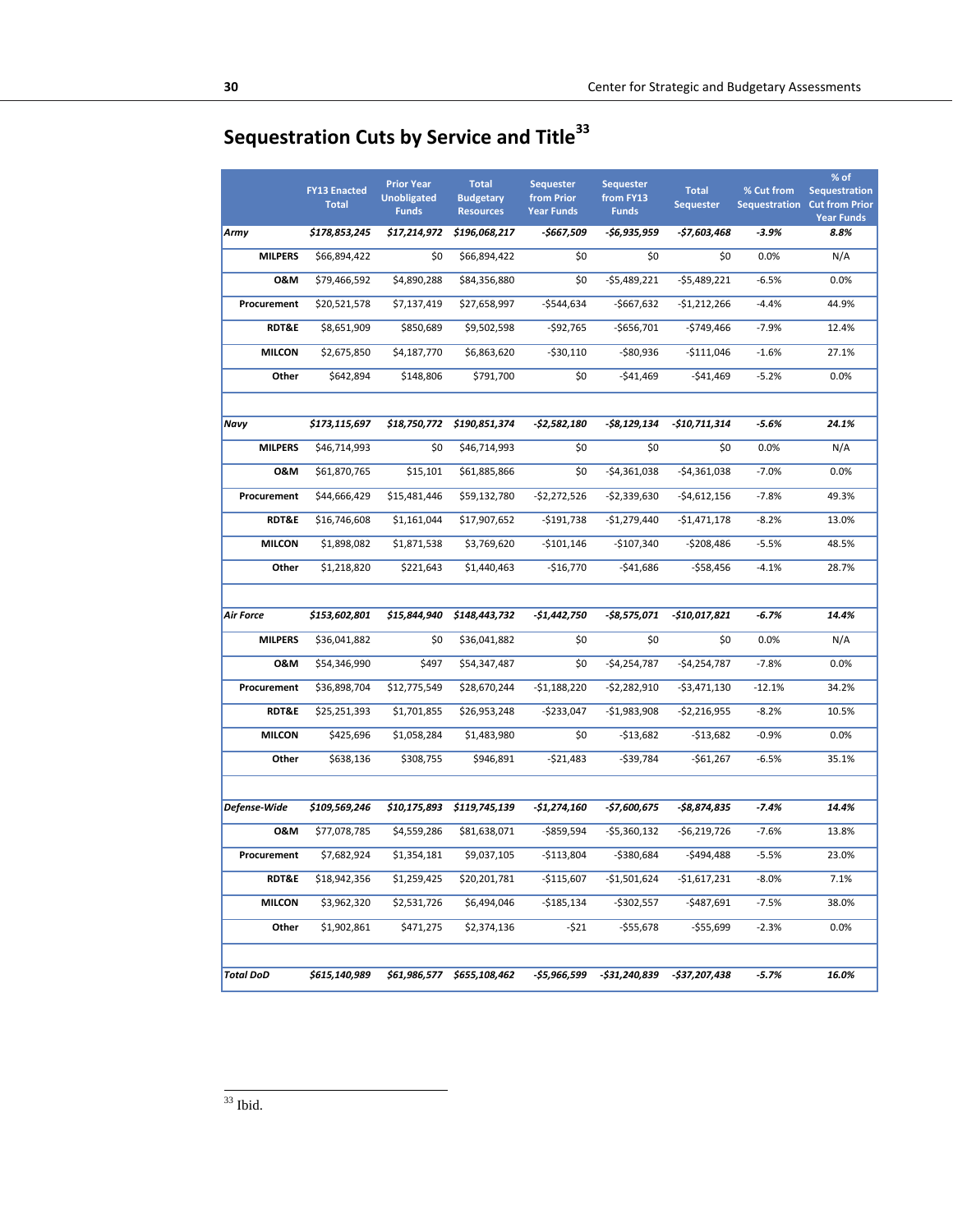# **Budget Cycles by Title34**

|                                    | Korea              |                            | Vietnam            |                            | 1980s              |                            | Present            |                            |
|------------------------------------|--------------------|----------------------------|--------------------|----------------------------|--------------------|----------------------------|--------------------|----------------------------|
|                                    | Buildup<br>FY49-52 | <b>Drawdown</b><br>FY52-55 | Buildup<br>FY55-68 | <b>Drawdown</b><br>FY68-75 | Buildup<br>FY75-85 | <i>Drawdown</i><br>FY85-98 | Buildup<br>FY98-10 | <b>Drawdown</b><br>FY10-13 |
| <b>MILPERS</b>                     | 127%               | $-3%$                      | 46%                | $-6%$                      | 14%                | $-26%$                     | 74%                | $-6%$                      |
| <b>O&amp;M</b>                     | 186%               | $-40%$                     | 98%                | $-17%$                     | 57%                | $-10%$                     | 133%               | $-19%$                     |
| Procurement                        | 1458%              | $-78%$                     | 163%               | $-52%$                     | 206%               | $-67%$                     | 134%               | $-31%$                     |
| RDT&E                              | 572%               | 28%                        | 137%               | $-21%$                     | 93%                | $-15%$                     | 67%                | $-25%$                     |
| Total                              | 434%               | $-51%$                     | 91%                | $-25%$                     | 77%                | $-35%$                     | 108%               | $-21%$                     |
| % Change in End<br>Strength        | 125%               | $-32%$                     | 143%               | $-43%$                     | 10%                | $-35%$                     | 4%                 | $-2\%$                     |
| Absolute Change<br>in End Strength | 2.022K             | $-1,159K$                  | 1,071K             | $-1,516K$                  | 213K               | $-795K$                    | 57K                | $-104K$                    |
| O&M (-DHP) per<br>person           | 27%                | $-26%$                     | 64%                | 39%                        | 52%                | 20%                        | 128%               | $-20%$                     |
| MILPERS (+DHP)<br>per person       | 1%                 | 20%                        | 20%                | 57%                        | 10%                | 27%                        | 76%                | $-3%$                      |

http://www.whitehouse.gov/sites/default/files/omb/budget/fy2014/assets/budauth.xls.

<sup>34</sup> Data derived from Office of the Under Secretary of Defense (Comptroller), *National Defense Budget Estimates for FY 2014* (Washington, D.C., Department of Defense: May 2013), Tables 2-1, 6-8, and 7-5. Defense Health Program budget data from OMB Public Budget Database in the FY 2014 President's Budget, available for download at: